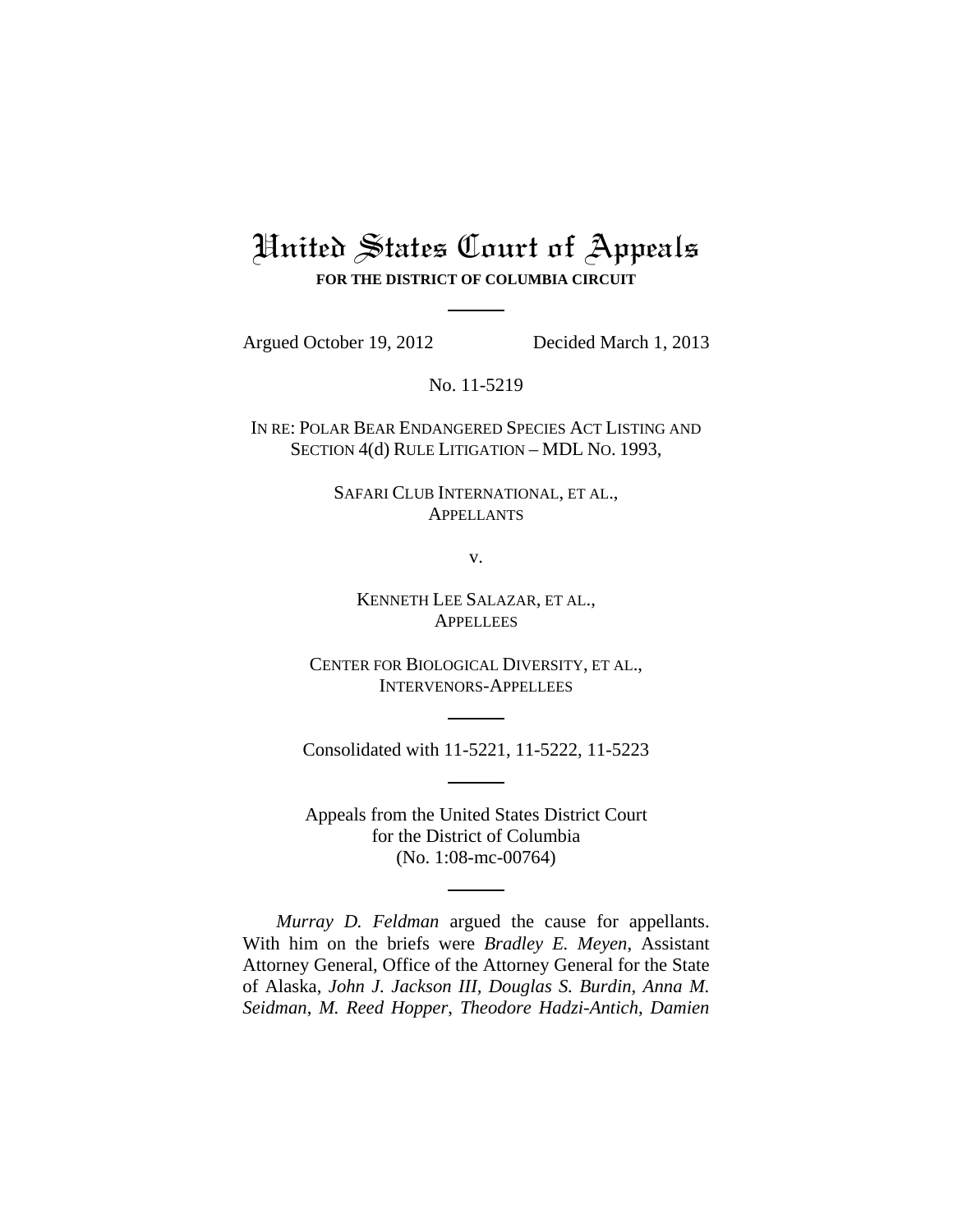*S. Schiff*, *Marcy G. Glenn*, and *Christina F. Gomez*. *Craig D. Galli* entered an appearance.

*Murray D. Feldman* and *Bradley E. Meyen* were on the brief for appellant State of Alaska.

*Steven J. Lechner* was on the brief for *amicus curiae*  Mountain States Legal Foundation in support of joint appellants.

*Katherine W. Hazard*, Attorney, U.S. Department of Justice, argued the cause for appellees. With her on the brief were *Meredith Flax* and *David C. Shilton*, Attorneys.

*Rebecca J. Riley*, *Brendan Cummings*, *Kassia Siegel*, *Jason Rylander*, and *Howard M. Crystal* were on the brief for intervenor-appellees Center for Biological Diversity, et al. *Eric R. Glitzenstein* and *Benjamin H. Longstreth* entered appearances.

Before: GARLAND, *Chief Judge*, BROWN, *Circuit Judge*, and EDWARDS, *Senior Circuit Judge*.

EDWARDS, *Senior Circuit Judge*: In 2005, the Center for Biological Diversity petitioned the Secretary of the Interior and the Fish and Wildlife Service ("FWS" or "agency") to list the polar bear under the Endangered Species Act ("ESA" or "Act"). When a species such as the polar bear is listed as either "threatened" or "endangered" under the Act, it is then subject to a host of protective measures designed to conserve the species. After a three-year rulemaking process, FWS found that, due to the effects of global climate change, the polar bear is likely to become an endangered species and face the threat of extinction within the foreseeable future. *See generally* Determination of Threatened Status for the Polar Bear (Ursus maritimus) Throughout Its Range ("Listing Rule"), 73 Fed. Reg. 28,212 (May 15, 2008). The agency thus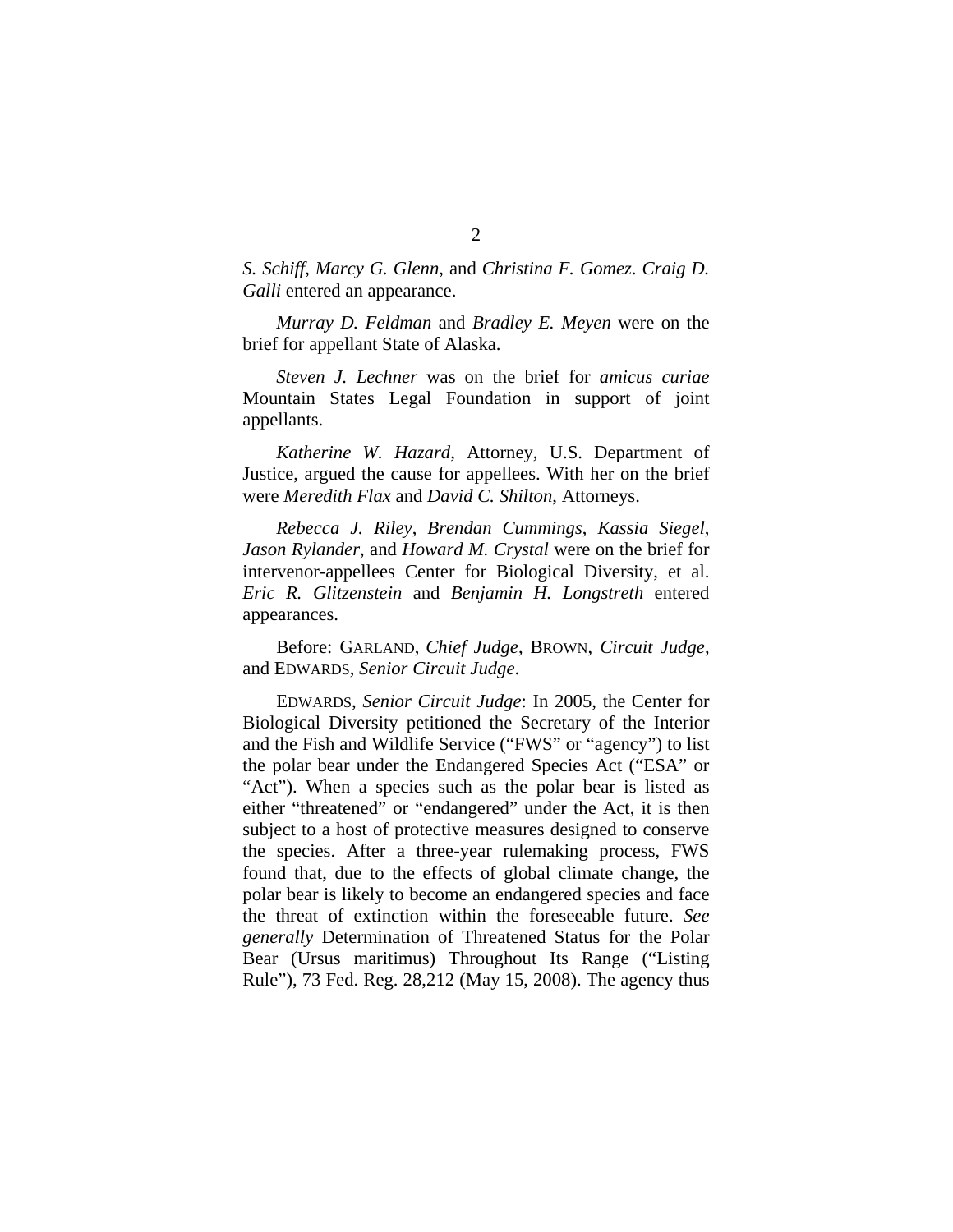concluded that the polar bear should be listed as a threatened species. *Id.*

A number of industry groups, environmental organizations, and states challenged the Listing Rule as either overly restrictive or insufficiently protective of the polar bear. These challenges were consolidated as a Multidistrict Litigation case in the U.S. District Court for the District of Columbia. After a hearing on the parties' submissions, the District Court granted summary judgment to FWS and rejected all challenges to the Listing Rule. *See generally In re Polar Bear Endangered Species Act Listing and § 4(d) Rule Litigation*, 794 F. Supp. 2d 65 (D.D.C. 2011). Joint Appellants filed a timely appeal to contest the District Court's judgment. They contend that the Listing Rule is arbitrary and capricious under the Administrative Procedure Act ("APA"), 5 U.S.C. § 706(2)(A), and that FWS's action should be reversed because of a series of deficiencies in the rulemaking process and the Listing Rule itself.

The appellate court's task in a case such as this is a "narrow" one. *Motor Vehicle Mfrs. Ass'n of U.S., Inc. v. State Farm Mut. Auto. Ins. Co.*, 463 U.S. 29, 43 (1983). Our principal responsibility here is to determine, in light of the record considered by the agency, whether the Listing Rule is a product of reasoned decisionmaking. It is significant that Appellants have neither pointed to mistakes in the agency's reasoning nor adduced any data or studies that the agency overlooked. In addition, Appellants challenge neither the agency's findings on climate science nor on polar bear biology. Rather, the principal claim advanced by Appellants is that FWS misinterpreted and misapplied the record before it. We disagree.

In rejecting this appeal, we are guided by the Supreme Court's admonition that "a court is not to substitute its judgment for that of the agency," *id.*, particularly in cases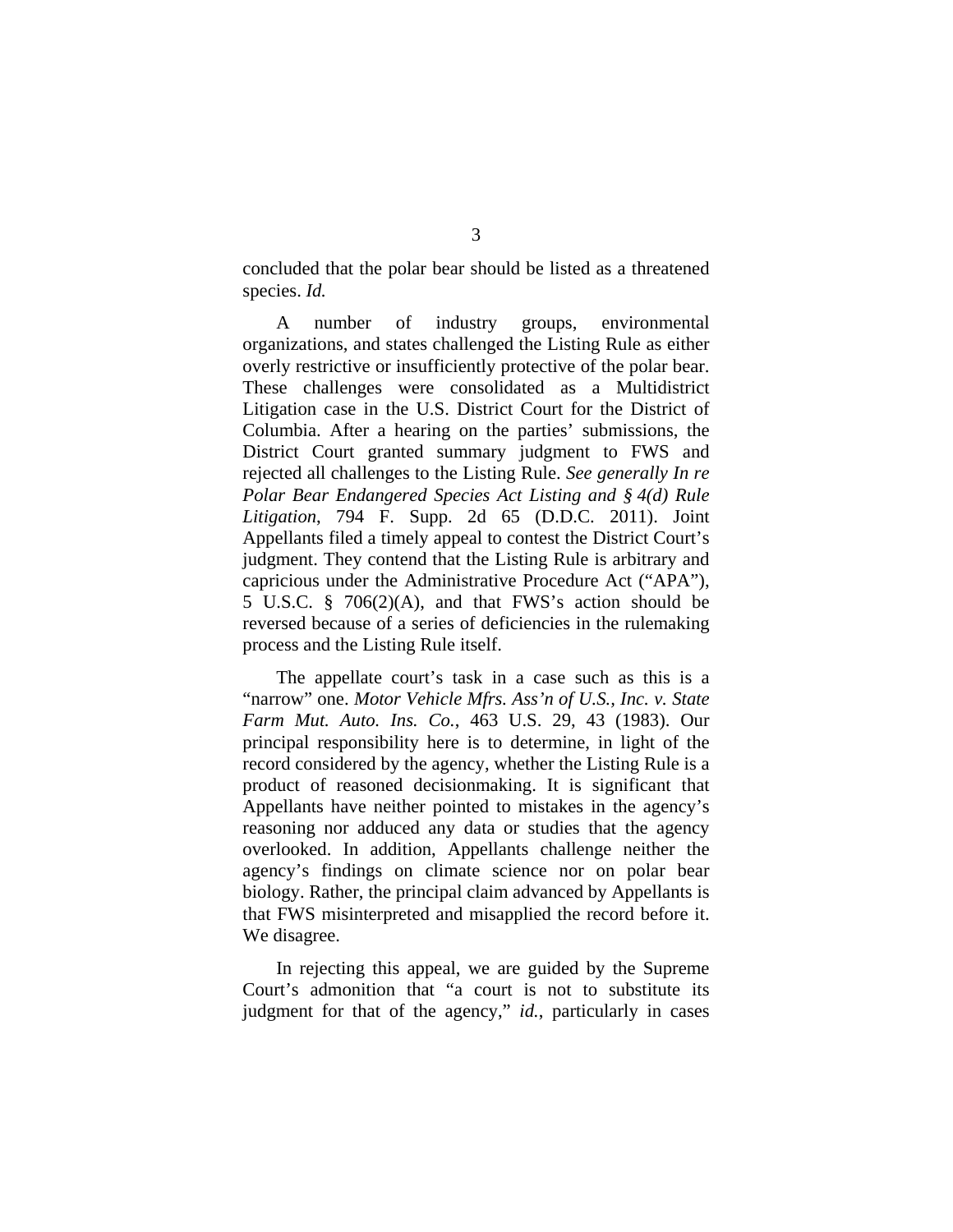where the issues "require[] a high level of technical expertise," *Marsh v. Or. Natural Res. Council*, 490 U.S. 360, 377 (1989). Given these considerations and the evident thoroughness and care of FWS's explanation for its decision, we can only conclude, as did the District Court, that Appellants' challenges "amount to nothing more than competing views about policy and science." *In re Polar Bear*, 794 F. Supp. 2d at 69. Accordingly, we affirm the judgment of the District Court.

#### **I. Background**

The District Court's opinion contains an extensive summary of the factual and procedural record, *see id.* at 71- 79, so it is unnecessary for us to recite all of that information here. Instead, we offer the following background statement for convenience and clarity.

## **A. The Endangered Species Act**

Congress passed the ESA in 1973 "to provide a means whereby the ecosystems upon which endangered species and threatened species depend may be conserved, [and] to provide a program for the conservation of such endangered species and threatened species." 16 U.S.C. § 1531(b). "The term 'endangered species' means any species which is in danger of extinction throughout all or a significant portion of its range . . . ." *Id.* § 1532(6). "The term 'threatened species' means any species which is likely to become an endangered species within the foreseeable future throughout all or a significant portion of its range." *Id.* § 1532(20). The Secretaries of Interior and Commerce are obligated to publish and maintain a list of all species determined to be endangered or threatened. *Id.* § 1533(c)(1). The Secretaries have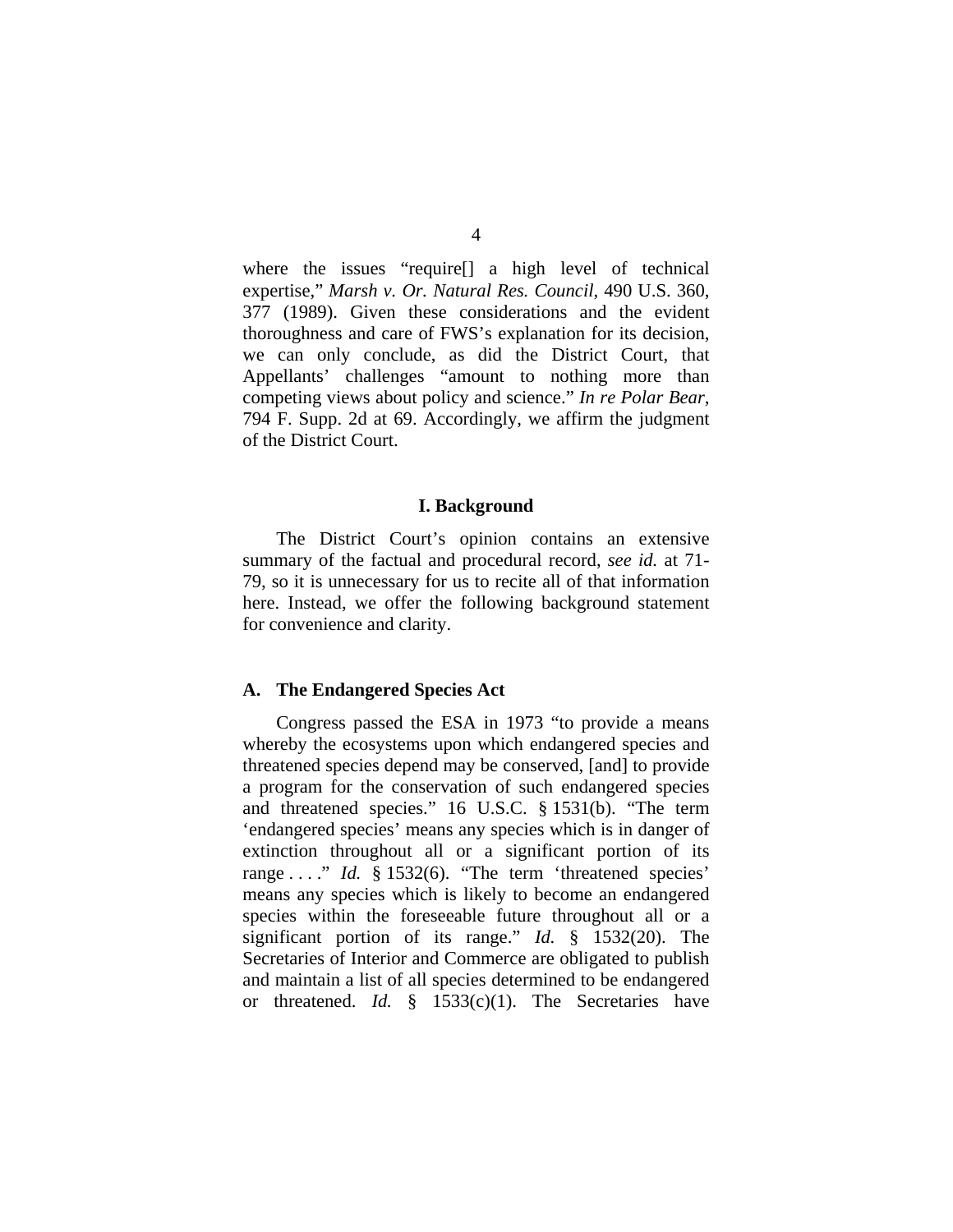delegated this authority to FWS and the National Marine Fisheries Service, depending on the species at issue. 50 C.F.R.  $§$  402.01(b).

The ESA empowers an "interested person" to petition the appropriate agency for the listing of any species. 16 U.S.C. § 1533(b)(3)(A). Upon receiving such a petition, the agency "determine[s] whether [the] species is an endangered species or a threatened species because of *any* of the following factors: (A) the present or threatened destruction, modification, or curtailment of its habitat or range; (B) overutilization for commercial, recreational, scientific, or educational purposes; (C) disease or predation; (D) the inadequacy of existing regulatory mechanisms; or (E) other natural or manmade factors affecting its continued existence." *Id.* § 1533(a)(1) (emphasis added). The agency makes a listing determination "solely on the basis of the best scientific and commercial data available . . . after conducting a review of the status of the species and after taking into account those efforts, if any, being made by any State or foreign nation . . . to protect such species." *Id.*  $\S$  1533(b)(1)(A).

# **B. The Listing Rule**

On February 16, 2005, the Center for Biological Diversity petitioned the Secretary of the Interior to list the polar bear as threatened under the ESA because of the effects of global climate change on polar bear habitat. *In re Polar Bear*, 794 F. Supp. 2d at 72. On December 21, 2006, following peer review and multiple opportunities for public comment, FWS completed a 262-page Status Review. *See generally* SCOTT SCHLIEBE ET AL., RANGE-WIDE STATUS REVIEW OF THE POLAR BEAR (*URSUS MARITIMIS*) (Dec. 21, 2006). (The Status Review is posted on FWS's website at http://www.fws.gov/.) Shortly thereafter, on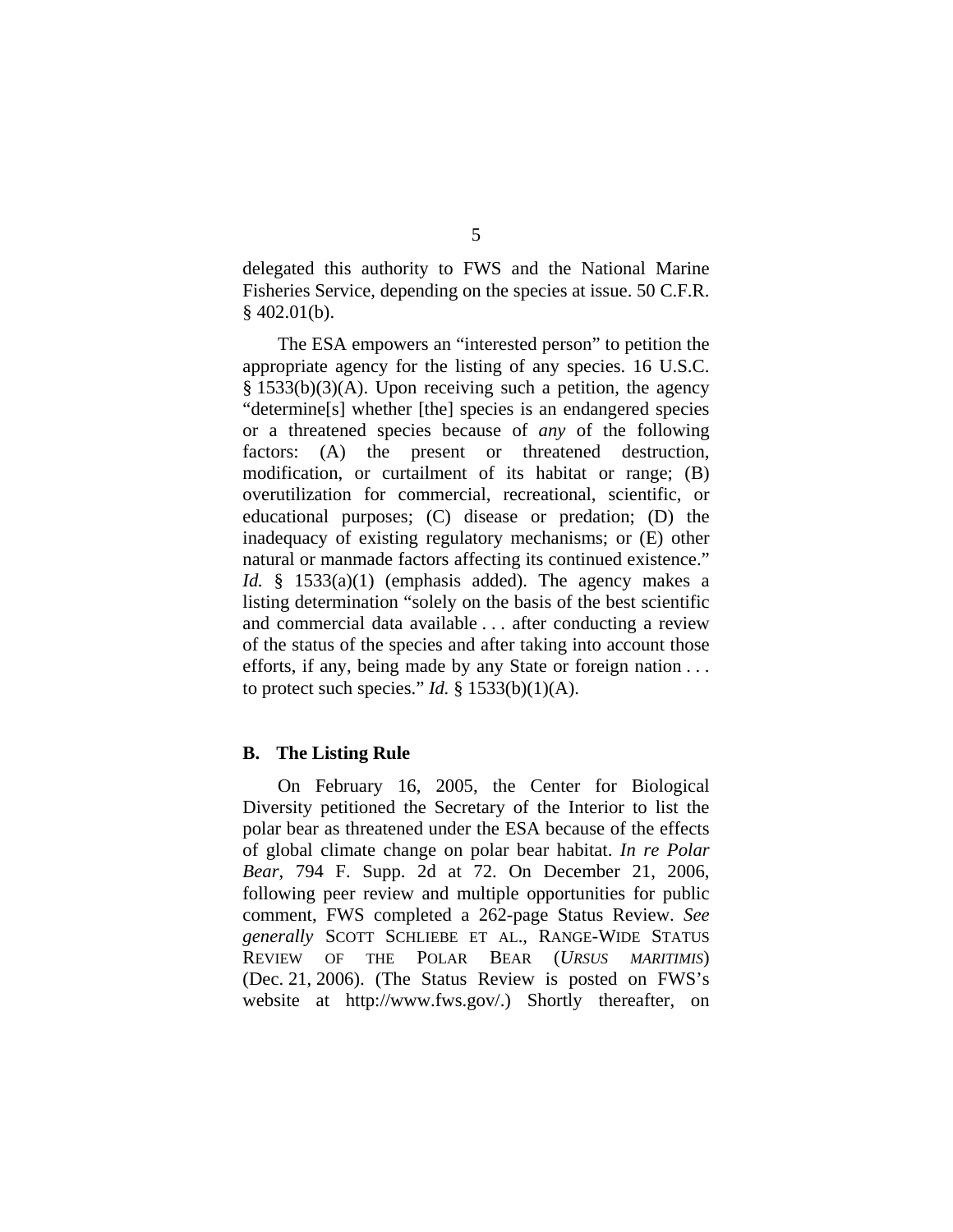January 9, 2007, FWS published a proposed rule to list the species as threatened; this action triggered a 90-day public comment period. *See generally* 12-Month Petition Finding and Proposed Rule to List the Polar Bear (Ursus maritimus) as Threatened Throughout Its Range, 72 Fed. Reg. 1064 (Jan. 9, 2007).

During the course of the rulemaking process, FWS sought the assistance of the U.S. Geological Survey ("USGS") in "collecting and analyzing scientific data and developing models and interpretations that would enhance the base of scientific data for [FWS's] use in developing the final decision." Listing Rule, 73 Fed. Reg. at 28,235. USGS produced "nine scientific reports that analyze and integrate a series of studies on polar bear population dynamics, rangewide habitat use, and changing sea ice conditions in the Arctic." *Id.* These reports were also subject to public comment.

FWS published the final Listing Rule on May 15, 2008. The Listing Rule concludes that "the polar bear is likely to become an endangered species within the foreseeable future throughout all of its range" and should therefore be listed as threatened. *Id.* at 28,212.

The Listing Rule explains in detail the taxonomy, evolution, and population of the species. Some of the principal findings are as follows:

Polar bears evolved in sea ice habitats and as a result are evolutionarily adapted to this habitat.

\* \* \* \*

Over most of their range, polar bears remain on the sea ice year-round or spend only short periods on land. However, some polar bear populations occur in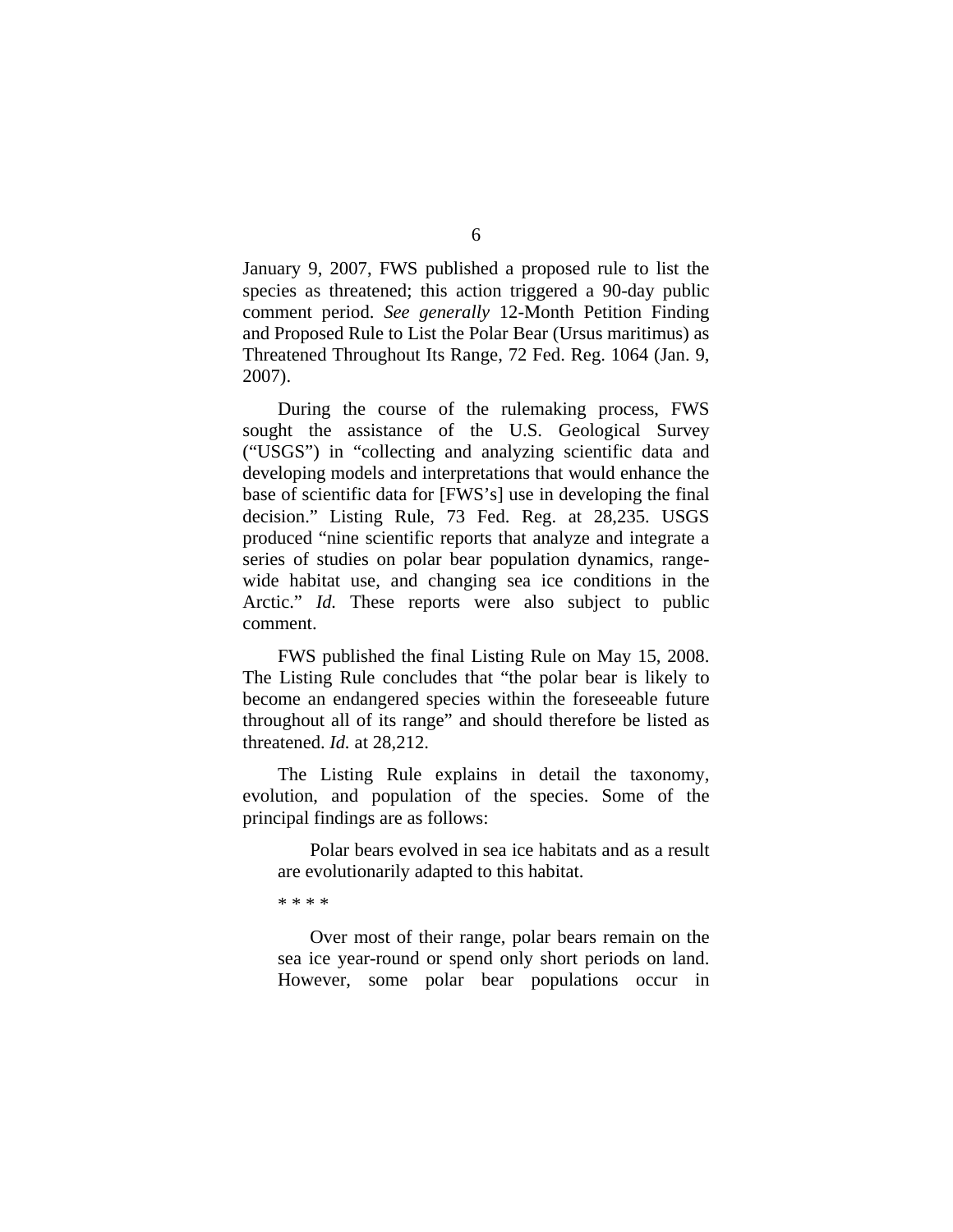seasonally ice-free environs and use land habitats for varying portions of the year.

\* \* \* \*

Although polar bears are generally limited to areas where the sea is ice-covered for much of the year, they are not evenly distributed throughout their range on sea ice. They show a preference for certain sea ice characteristics, concentrations, and specific sea ice features. Sea-ice habitat quality varies temporally as well as geographically. Polar bears show a preference for sea ice located over and near the continental shelf, likely due to higher biological productivity in these areas and greater accessibility to prey in near-shore shear zones and polynyas (areas of open sea surrounded by ice) compared to deep-water regions in the central polar basin. Bears are most abundant near the shore in shallow-water areas, and also in other areas where currents and ocean upwelling increase marine productivity and serve to keep the ice cover from becoming too consolidated in winter.

\* \* \* \*

Polar bears are distributed throughout the icecovered waters of the circumpolar Arctic, and rely on sea ice as their primary habitat. Polar bears depend on sea ice for a number of purposes, including as a platform from which to hunt and feed upon seals; as habitat on which to seek mates and breed; as a platform to move to terrestrial maternity denning areas, and sometimes for maternity denning; and as a substrate on which to make longdistance movements.

\* \* \* \*

The total number of polar bears worldwide is estimated to be 20,000-25,000. Polar bears are not evenly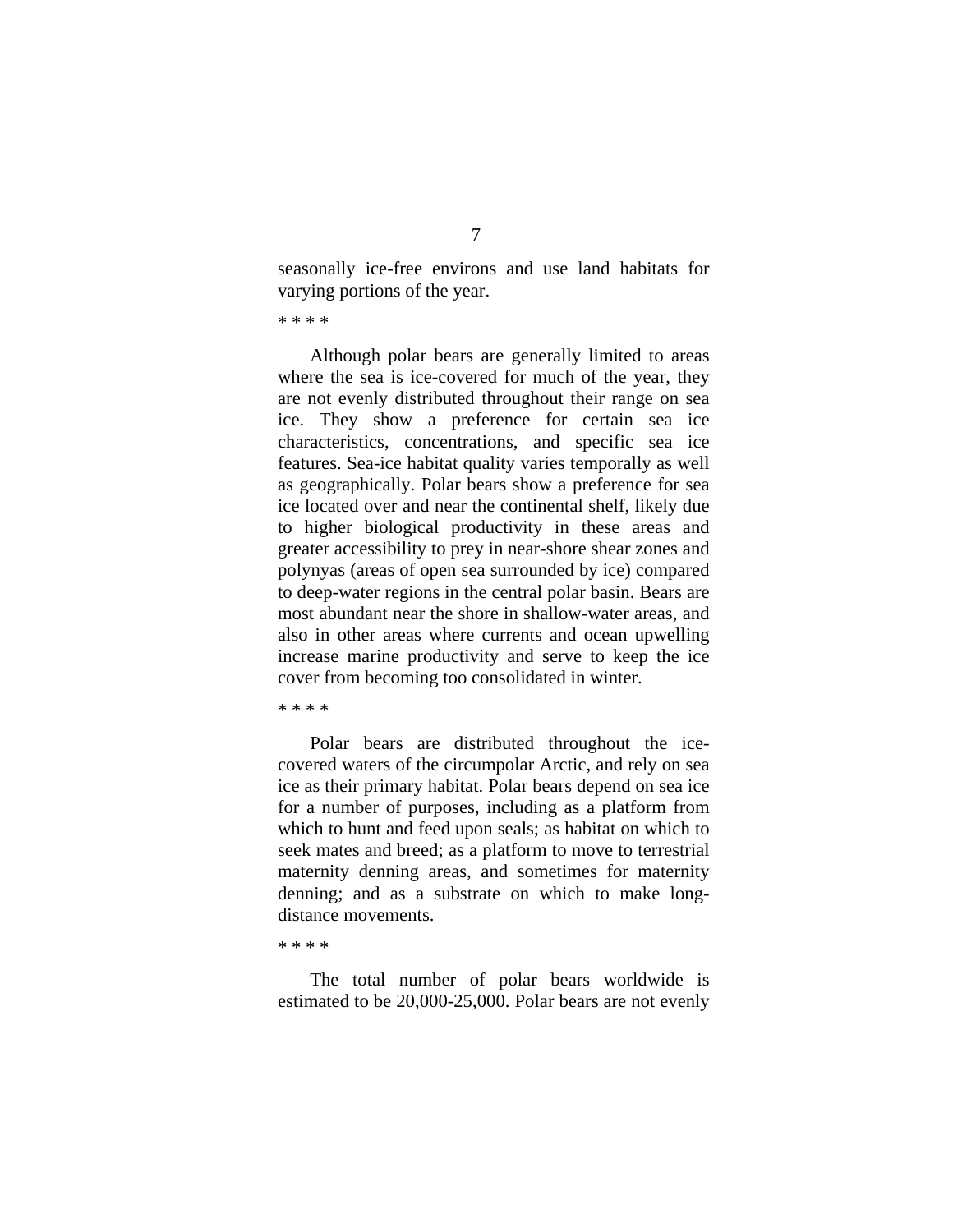distributed throughout the Arctic, nor do they comprise a single nomadic cosmopolitan population, but rather occur in 19 relatively discrete populations. The use of the term "relatively discrete population" in this context is not intended to equate to the Act's term "distinct population segments." Boundaries of the 19 polar bear populations have evolved over time and are based on intensive study of movement patterns, tag returns from harvested animals, and, to a lesser degree, genetic analysis. The scientific studies regarding population bounds began in the early 1970s and continue today. [The Listing Rule adopts] the use of the term "population" to describe polar bear management units consistent with their designation by the World Conservation Union-International Union for Conservation of Nature and Natural Resources (IUCN), Species Survival Commission (SSC) Polar Bear Specialist Group (PBSG) with information available as of October 2006, and to describe a combination of two or more of these populations into "ecoregions." . . . Although movements of individual polar bears overlap extensively, telemetry studies demonstrate spatial segregation among groups or stocks of polar bears in different regions of their circumpolar range. These patterns, along with information obtained from survey and reconnaissance, marking and tagging studies, and traditional knowledge, have resulted in recognition of 19 relatively discrete polar bear populations. Genetic analysis reinforces the boundaries between some designated populations while confirming the existence of overlap and mixing among others.

# *Id.* at 28,212-15 (citations omitted).

The Listing Rule also explains that studies of the nineteen polar bear populations have divided the species into four "physiographically different functional groups or 'ecoregions'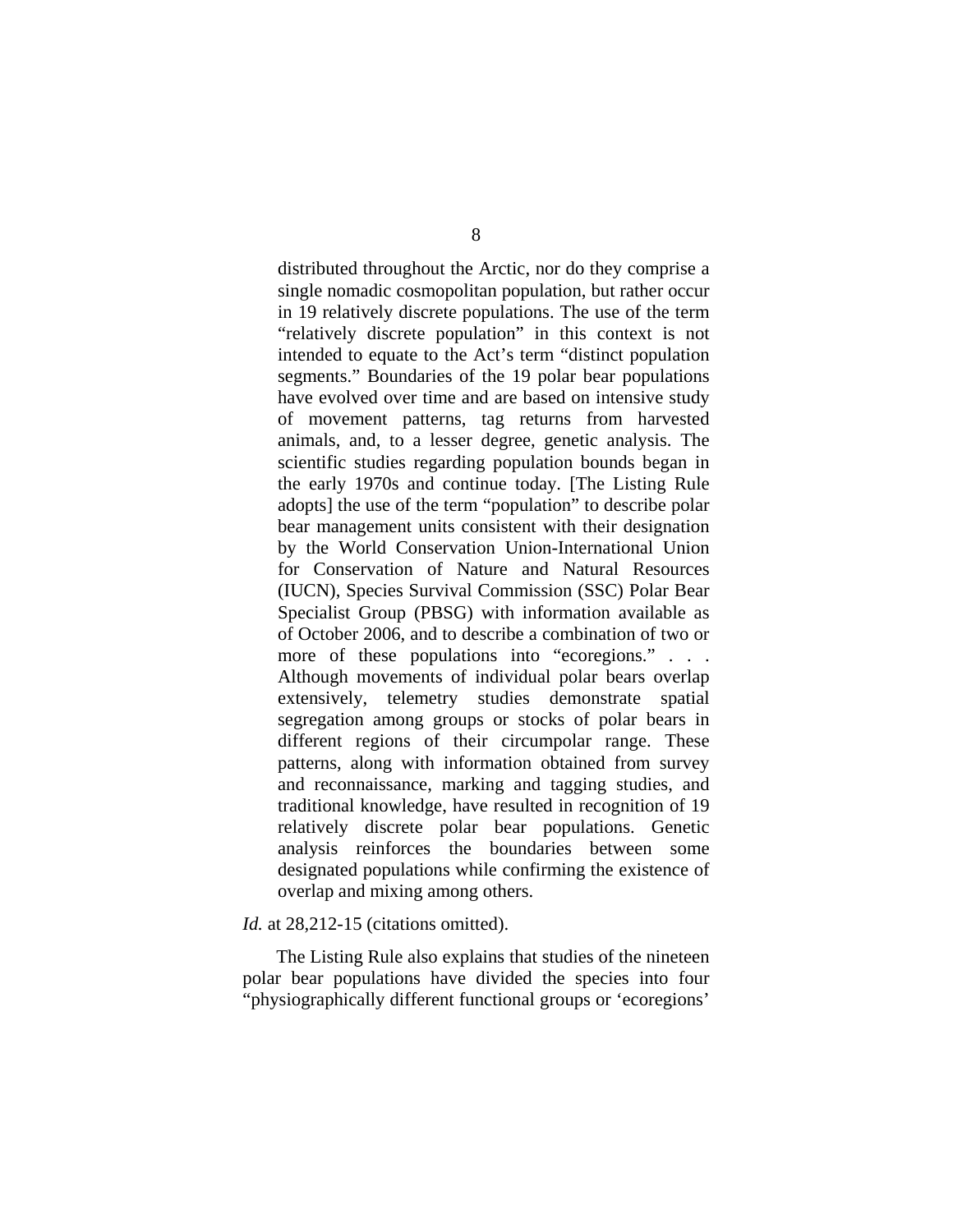in order to forecast future polar bear population status on the basis of current knowledge of polar bear populations, their relationships to sea ice habitat, and predicted changes in sea ice and other environmental variables." *Id.* at 28,217. The Listing Rule then discusses the Archipelago, Seasonal Ice, Divergent, and Convergent ecogregions in some depth. *Id*. at 28,217-19.

FWS cited three principal considerations in determining that polar bears should be listed as a threatened species. *First*, the polar bear depends on sea ice for its survival. *Id*. at 28,214. *Second*, sea ice is declining. On this point, the Listing Rule states:

Polar bears evolved to utilize the Arctic sea ice niche and are distributed throughout most ice-covered seas of the Northern Hemisphere. We find, based upon the best available scientific and commercial information, that polar bear habitat – principally sea ice – is declining throughout the species' range, that this decline is expected to continue for the foreseeable future, and that this loss threatens the species throughout all of its range. Therefore, we find that the polar bear is likely to become an endangered species within the foreseeable future throughout all of its range.

*Id.* at 28,212. *Third*, climatic changes have and will continue to reduce the extent and quality of Arctic sea ice. *See id.* at 28,244.

FWS concluded that these findings satisfied two of the statutory listing factors: (A) the threatened destruction of the species' habitat or range, *id.* at 28,275-77, and (D) the inadequacy of existing regulatory mechanisms to preserve the species, *id.* at 28,288.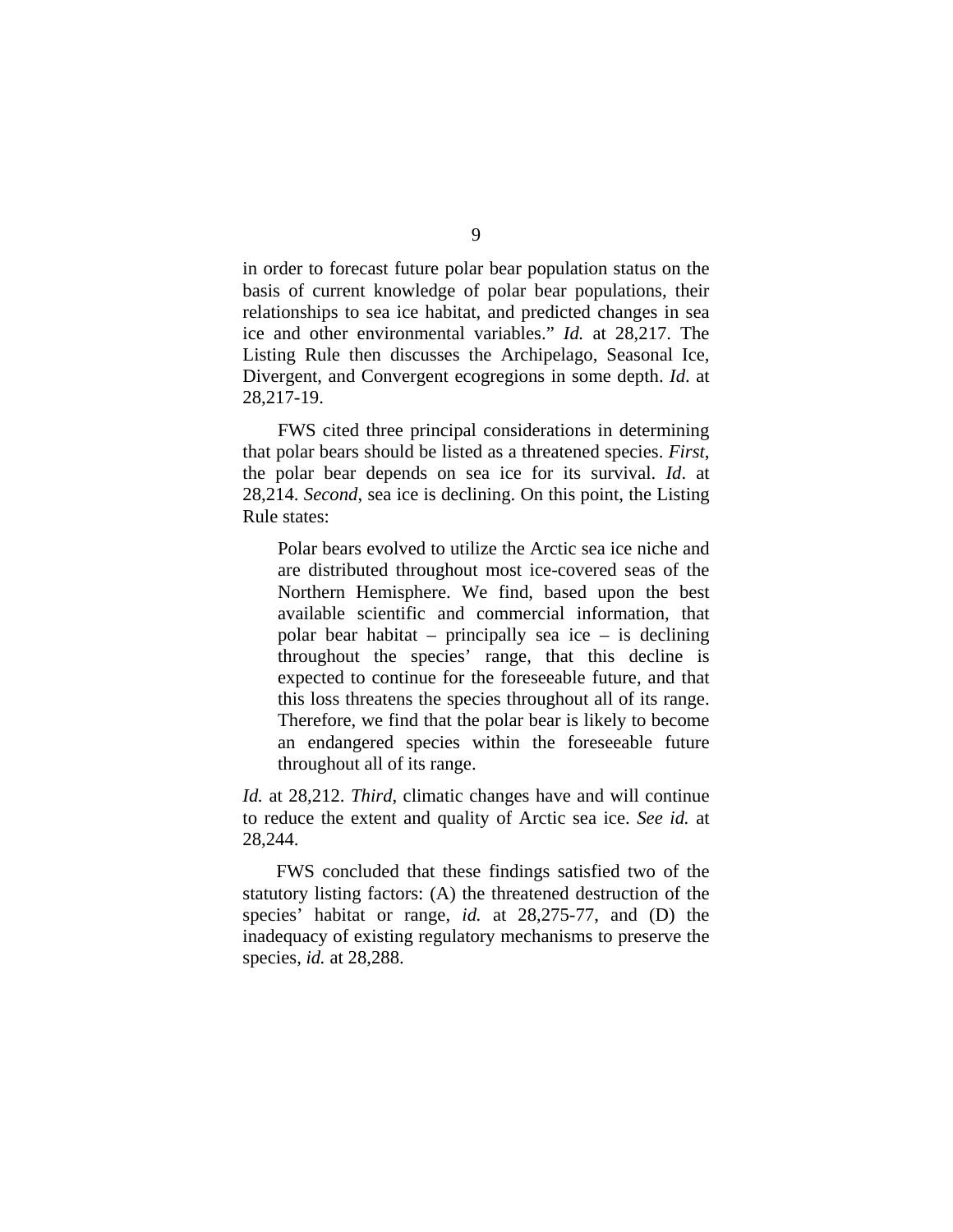In aggregating data on climate change and sea ice, FWS relied on a variety of published studies and reports, including those of the Intergovernmental Panel on Climate Change ("IPCC"). *See id.* at 28,212. FWS explained that

[t]he rapid retreat of sea ice in the summer and overall diminishing sea ice throughout the year in the Arctic is unequivocal and extensively documented in scientific literature. Further extensive recession of sea ice is projected by the majority of state-of-the-art climate models, with a seasonally ice-free Arctic projected by the middle of the 21st century by many of those models.

*Id.* at 28,292. Noting that sea ice had reached a record low in the summer of 2007, FWS also explained that "[t]he observational record indicates that current summer sea ice losses appear to be about 30 years ahead of the ensemble of modeled values, which suggests that a transition towards a seasonally ice-free Arctic might occur sooner than the models indicate." *Id.* at 28,234.

The agency's assessment of the species' dependence on sea ice derives from peer reviewed studies on polar bear biology and behavior, observed polar bear demographics, and population modeling. As noted above, FWS explained that the bears are highly dependent on sea ice, "including as a platform from which to hunt and feed upon seals; as habitat on which to seek mates and breed; as a platform to move to terrestrial maternity denning areas, and sometimes for maternity denning; and as a substrate on which to make longdistance movements." *Id.* at 28,214. The Listing Rule anticipates that changes to the polar bear's habitat will soon pose an existential threat to the species:

Productivity, abundance, and availability of ice seals, the polar bear's primary prey base, would be diminished by the projected loss of sea ice, and energetic requirements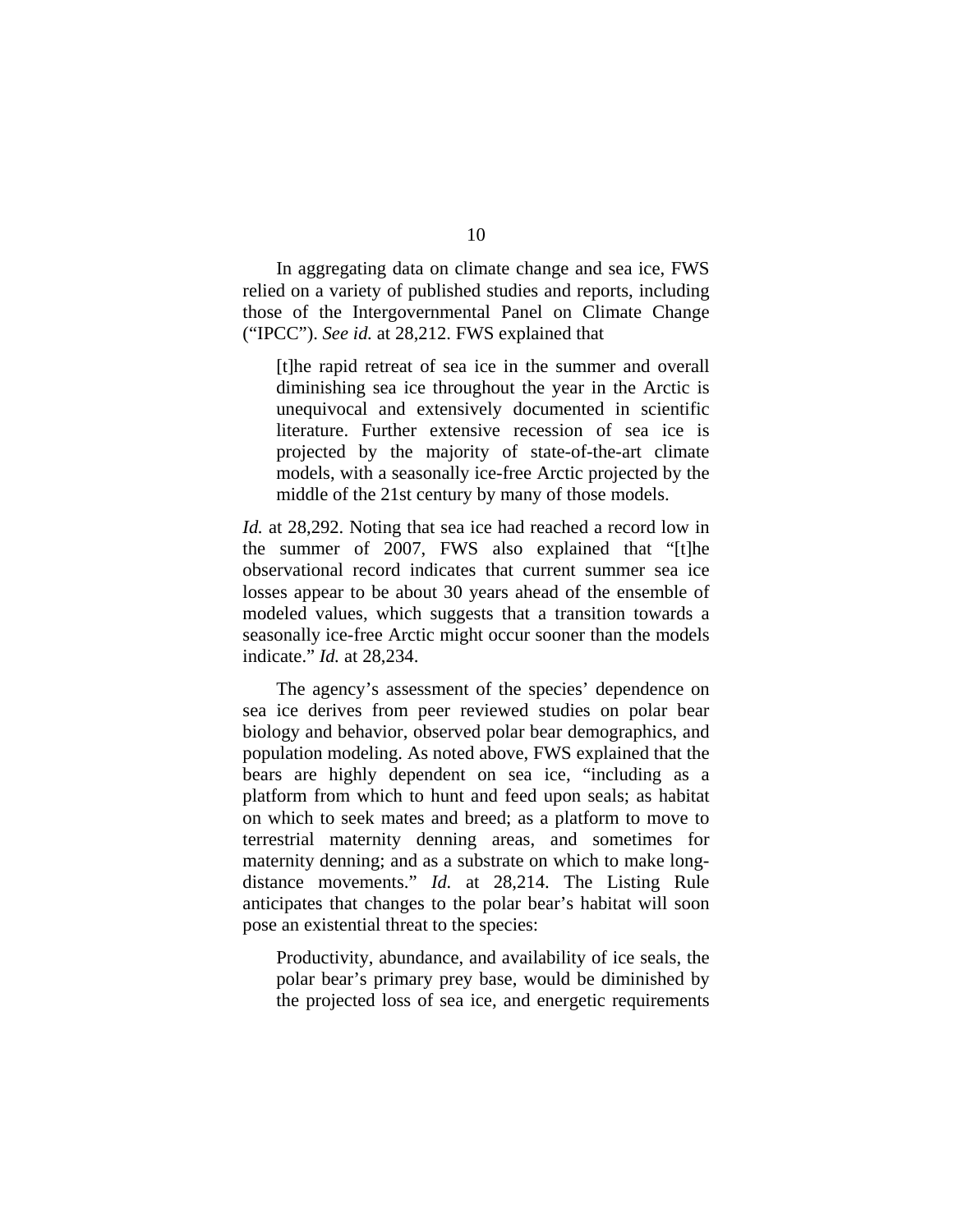of polar bears for movement and obtaining food would increase. Access to traditional denning areas would be affected. In turn, these factors would cause declines in the condition of polar bears from nutritional stress and reduced productivity. As already evidenced in the Western Hudson Bay and Southern Beaufort Sea populations, polar bears would experience reductions in survival and recruitment rates. The eventual effect is that polar bear populations would decline. The rate and magnitude of decline would vary among populations, based on differences in the rate, timing, and magnitude of impacts. However, within the foreseeable future, all populations would be affected, and the species is likely to become in danger of extinction throughout all of its range due to declining sea ice habitat.

*Id.* at 28,292-93.

# **C. The District Court's Decision**

Soon after publication of the Listing Rule, nearly a dozen challenges were filed to contest FWS's action. *See In re Polar Bear*, 794 F. Supp. 2d at 77-78. Several plaintiffs argued that the listing was unwarranted because the agency failed to establish a foreseeable risk of extinction. Others argued the opposite – that the species should have been listed as endangered because it faced an imminent risk of extinction. These actions were consolidated before the District Court as a Multidistrict Litigation case.

The litigants filed cross-motions for summary judgment. On October 20, 2010, the District Court held an initial hearing on the parties' cross-motions for summary judgment.

At that hearing, the [District] Court focused only on a threshold question: whether it must review the agency's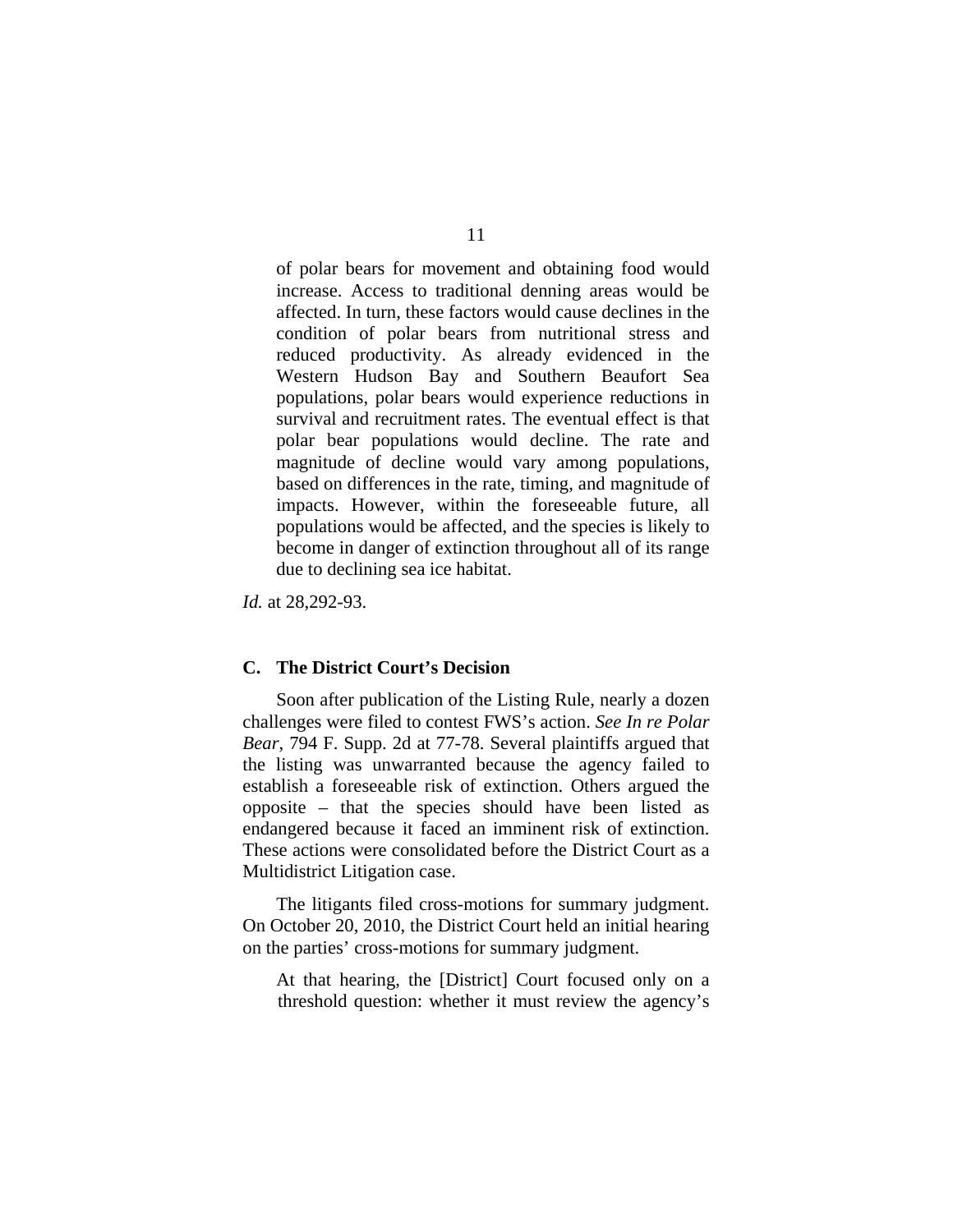interpretation of the ESA listing classifications under step one or step two of the familiar framework set forth in *Chevron, U.S.A., Inc. v. Natural Resources Defense Council, Inc.*, 467 U.S. 837 (1984). In a Memorandum Opinion issued on November 4, 2010, the [District] Court held that FWS had improperly relied on an erroneous plain-meaning reading of the definition of an endangered species that could not be upheld under step one of *Chevron*. *In re Polar Bear Endangered Species Act Listing and § 4(d) Rule Litigation*, 748 F. Supp. 2d 19, 29 (D.D.C. 2010). Finding that the term "endangered species" under the ESA is instead ambiguous, the Court remanded the Listing Rule to the agency "to treat the statutory language as ambiguous." *Id*.

In response to the [District] Court's remand order, on December 22, 2010, the federal defendants submitted the agency's memorandum of supplemental explanation. In their Supplemental Explanation, FWS concluded that, even treating the phrase "in danger of extinction" in the definition of an endangered species as ambiguous, the administrative record does not support a finding that the polar bear qualified for endangered status at the time of listing. Because the agency determined that the species is likely to become endangered within the foreseeable future, however, FWS reiterated that the polar bear met ESA's . . . definition of a threatened species at the time of listing.

# *In re Polar Bear*, 794 F. Supp. 2d at 79 (citations omitted).

The District Court held another hearing on February 23, 2011, after which it granted summary judgment in favor of FWS. The District Court rejected all of the challenges to the Listing Rule. *See generally id.* After a lengthy review of Appellants' arguments, the District Court concluded that it was "simply not persuaded that [FWS's] decision to list the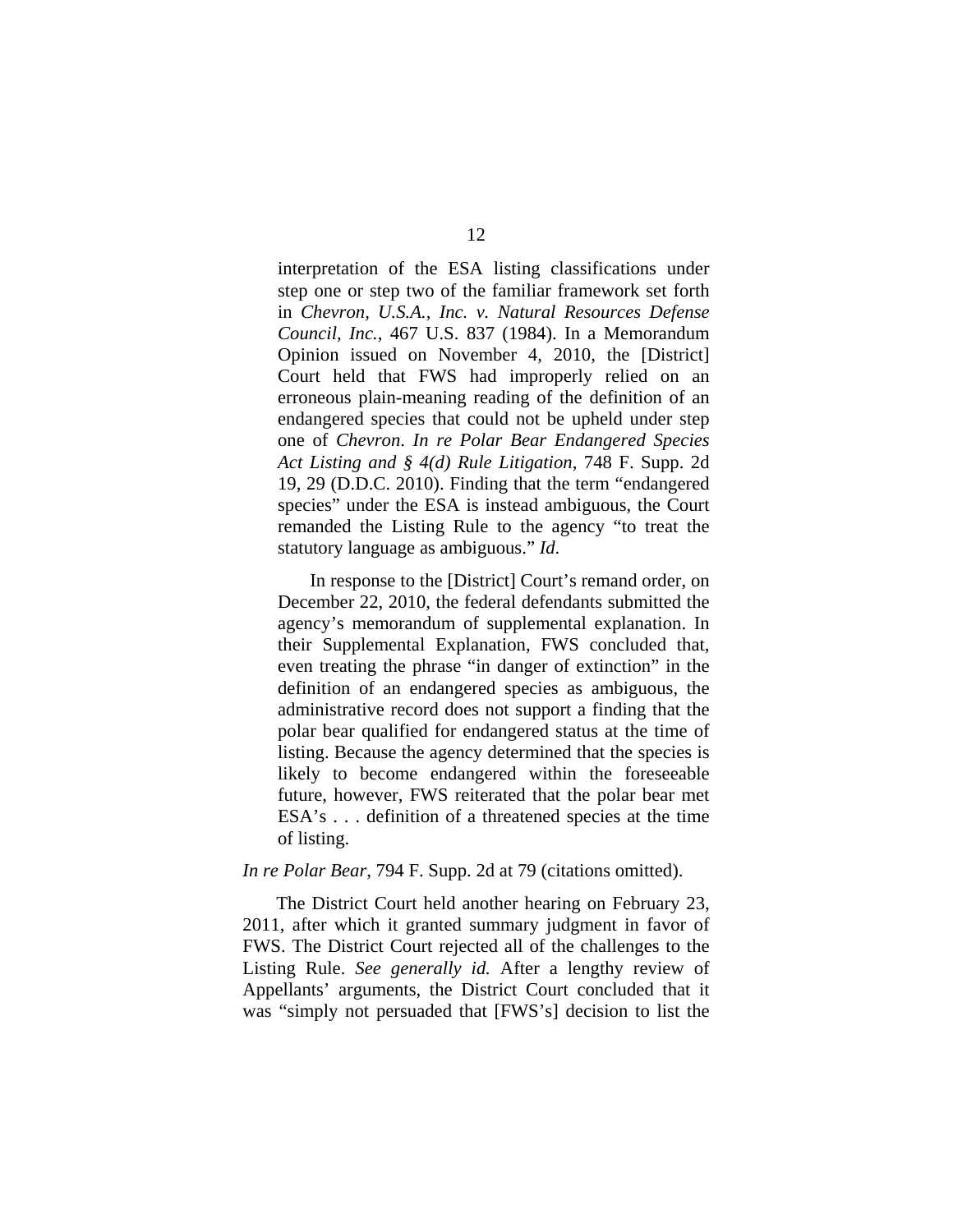polar bear as a threatened species under the ESA was arbitrary and capricious." *Id.* at 81. Appellants challenge this decision and several conservation groups have intervened on behalf of FWS.

#### **II. Analysis**

Appellants' principal claim on appeal is that FWS misapplied the statutory criteria for a listing decision by ignoring or misinterpreting the record before it and failing to articulate the grounds for its decision. In particular, Appellants contend that: (1) FWS failed to adequately explain each step in its decisionmaking process, particularly in linking habitat loss to a risk of future extinction; (2) FWS erred by issuing a single, range-wide determination; (3) FWS relied on defective population models; (4) FWS misapplied the term "likely" when it determined that the species was likely to become endangered; (5) FWS erred in selecting a period of 45 years as the "foreseeable future"; (6) FWS failed to "take into account" Canada's polar bear conservation efforts; and (7) FWS violated Section 4(i) of the ESA by failing to give an adequate response to the comments submitted by the State of Alaska regarding the listing decision. For the reasons discussed below, we find these arguments meritless.

#### **A. Standard of Review**

We will uphold an agency action unless we find it to be "arbitrary, capricious, an abuse of discretion, or otherwise not in accordance with law." 5 U.S.C. § 706(2)(A). This standard applies to our review of ESA listing decisions. *See Am. Wildlands v. Kempthorne*, 530 F.3d 991, 997 (D.C. Cir. 2008). Under the arbitrary and capricious standard, the reviewing court determines whether the agency "considered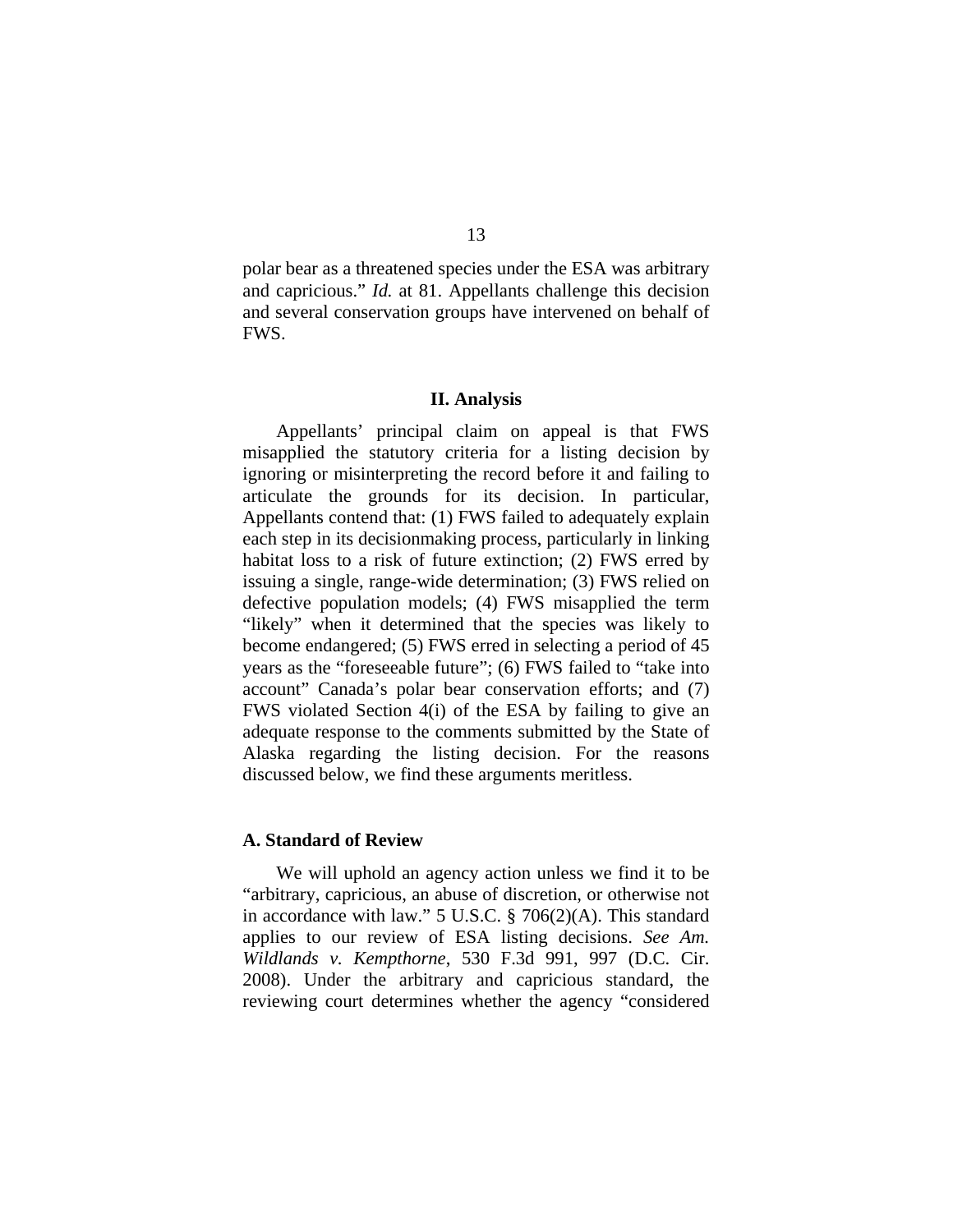the factors relevant to its decision and articulated a rational connection between the facts found and the choice made." *Keating v. FERC*, 569 F.3d 427, 433 (D.C. Cir. 2009). "The Supreme Court has explained that an agency acts arbitrarily or capriciously if it 'has relied on factors which Congress has not intended it to consider, entirely failed to consider an important aspect of the problem, offered an explanation for its decision that runs counter to the evidence before the agency, or is so implausible that it could not be ascribed to a difference in view or the product of agency expertise.'" *Am. Wildlands*, 530 F.3d at 997-98 (quoting *State Farm*, 463 U.S. at 43). "The scope of review under the 'arbitrary and capricious' standard is narrow and a court is not to substitute its judgment for that of the agency." *State Farm*, 463 U.S. at 43. Deference is especially warranted where the decision at issue "requires a high level of technical expertise." *Marsh*, 490 U.S. at 377. "In a case like the instant one, in which the District Court reviewed an agency action under the APA, we review the administrative action directly, according no particular deference to the judgment of the District Court." *Holland v. Nat'l Mining Ass'n*, 309 F.3d 808, 814 (D.C. Cir. 2002).

#### **B. The Agency's Decision**

The Listing Rule rests on a three-part thesis: the polar bear is dependent upon sea ice for its survival; sea ice is declining; and climatic changes have and will continue to dramatically reduce the extent and quality of Arctic sea ice to a degree sufficiently grave to jeopardize polar bear populations. *See* Listing Rule, 73 Fed. Reg. at 28,212. No part of this thesis is disputed and we find that FWS's conclusion – that the polar bear is threatened within the meaning of the ESA – is reasonable and adequately supported by the record.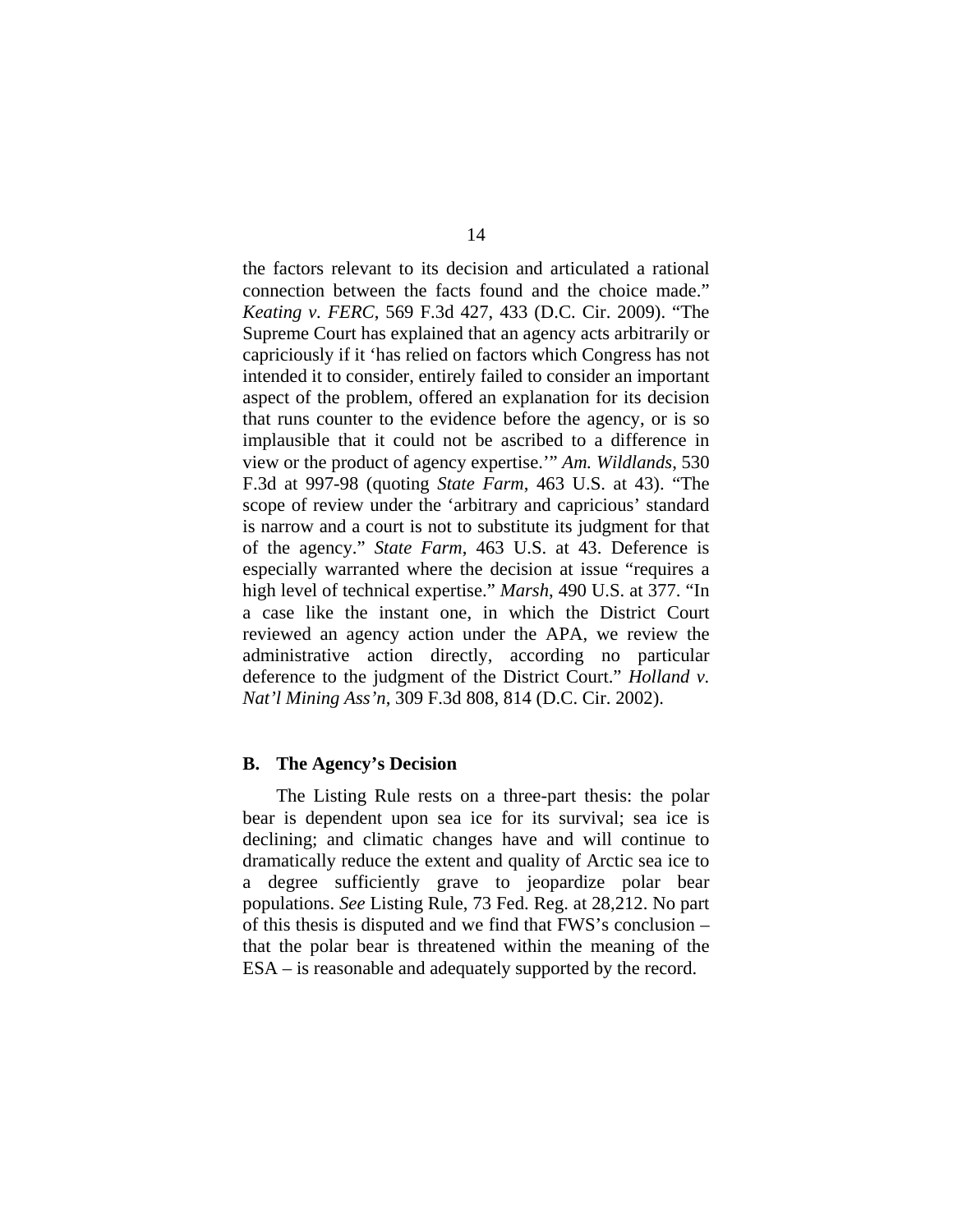The Listing Rule is the product of FWS's careful and comprehensive study and analysis. Its scientific conclusions are amply supported by data and well within the mainstream on climate science and polar bear biology. Thirteen of the fourteen peer reviewers to whom FWS submitted the proposed rule found that it generally "represented a thorough, clear, and balanced review of the best scientific information available from both published and unpublished sources of the current status of polar bears" and that it "justified the conclusion that polar bears face threats throughout their range." Listing Rule, 73 Fed. Reg. at 28,235. Only one peer reviewer dissented, "express[ing] concern that the proposed rule was flawed, biased, and incomplete, that it would do nothing to address the underlying issues associated with global warming, and that a listing would be detrimental to the Inuit of the Arctic." *Id.*

As we discuss below, several of Appellants' challenges rely on portions of the record taken out of context and blatantly ignore FWS's published explanations. Others, as the District Court correctly explained, "amount to nothing more than competing views about policy and science," on which we defer to the agency. *In re Polar Bear*, 794 F. Supp. 2d at 69; *see also Am. Wildlands*, 530 F.3d at 1000 (reviewing courts must "avoid[] all temptation to direct the agency in a choice between rational alternatives").

Significantly, Appellants point to no scientific findings or studies that FWS failed to consider in promulgating the Listing Rule. At oral argument, Appellants' counsel acknowledged that Appellants do not claim that FWS failed to use the "best scientific and commercial data available" as required by 16 U.S.C. § 1533(b)(1)(A). *See* Oral Argument at 25:22. Rather, "Appellants merely disagree with the implications of the data for the species' continued viability." Br. of Appellees at 14.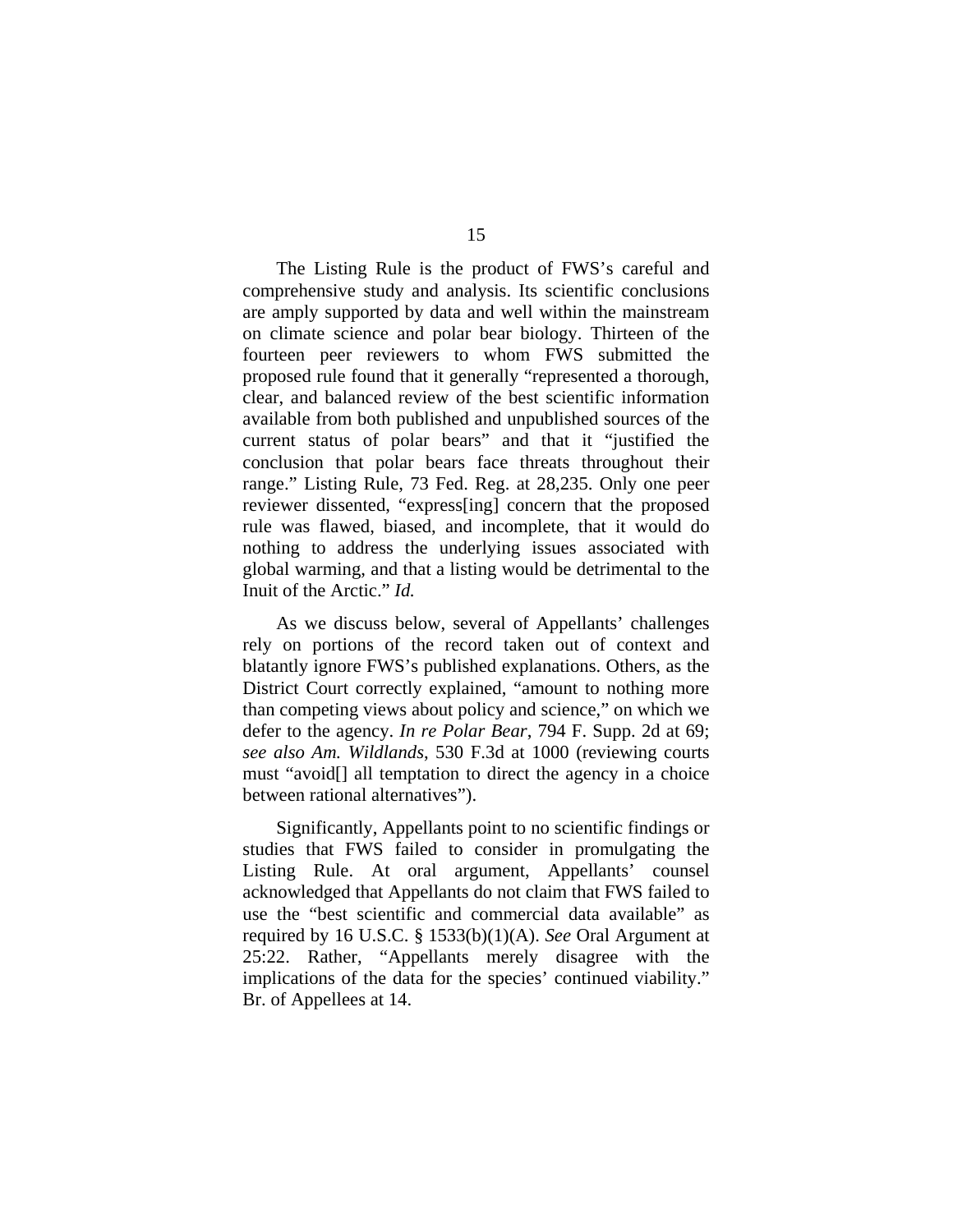Where, as here, the foundational premises on which the agency relies are adequately explained and uncontested, scientific experts (by a wide majority) support the agency's conclusion, and Appellants do not point to any scientific evidence that the agency failed to consider, we are bound to uphold the agency's determination. Therefore we affirm the District Court's decision to uphold the Listing Rule.

We now address in turn each of Appellants' seven principal claims that the Listing Rule is arbitrary and capricious.

## **1.** *Adequacy of FWS's Explanation*

Appellants argue that FWS violated the APA and ESA by inadequately explaining how the predicted decrease in habitat would likely lead to such a dramatic population decline causing the species to be endangered within the next 45 years. *See, e.g.*, *Am. Radio Relay League, Inc. v. FCC*, 524 F.3d 227, 241 (D.C. Cir. 2008) (holding that agency failed to justify its rulemaking with "a discernible path [of reasoning] to which the court may defer"). In particular, Appellants contend that FWS did not explain how the projected habitat loss would put the polar bear "in danger of extinction" in the foreseeable future or how great a decrease in the current population would constitute endangerment. Appellants rely on *Defenders of Wildlife v. Norton*, which held that "the loss of a predetermined percentage of habitat or range would [not] necessarily qualify a species for listing," in part because "[a] species with an exceptionally large historical range may continue to enjoy healthy population levels despite the loss of a substantial amount of suitable habitat." 258 F.3d 1136, 1143 (9th Cir. 2001). Therefore, "the percentage of habitat loss that will render a species in danger of extinction or threatened with extinction will necessarily be determined on a case by case basis." *Id.*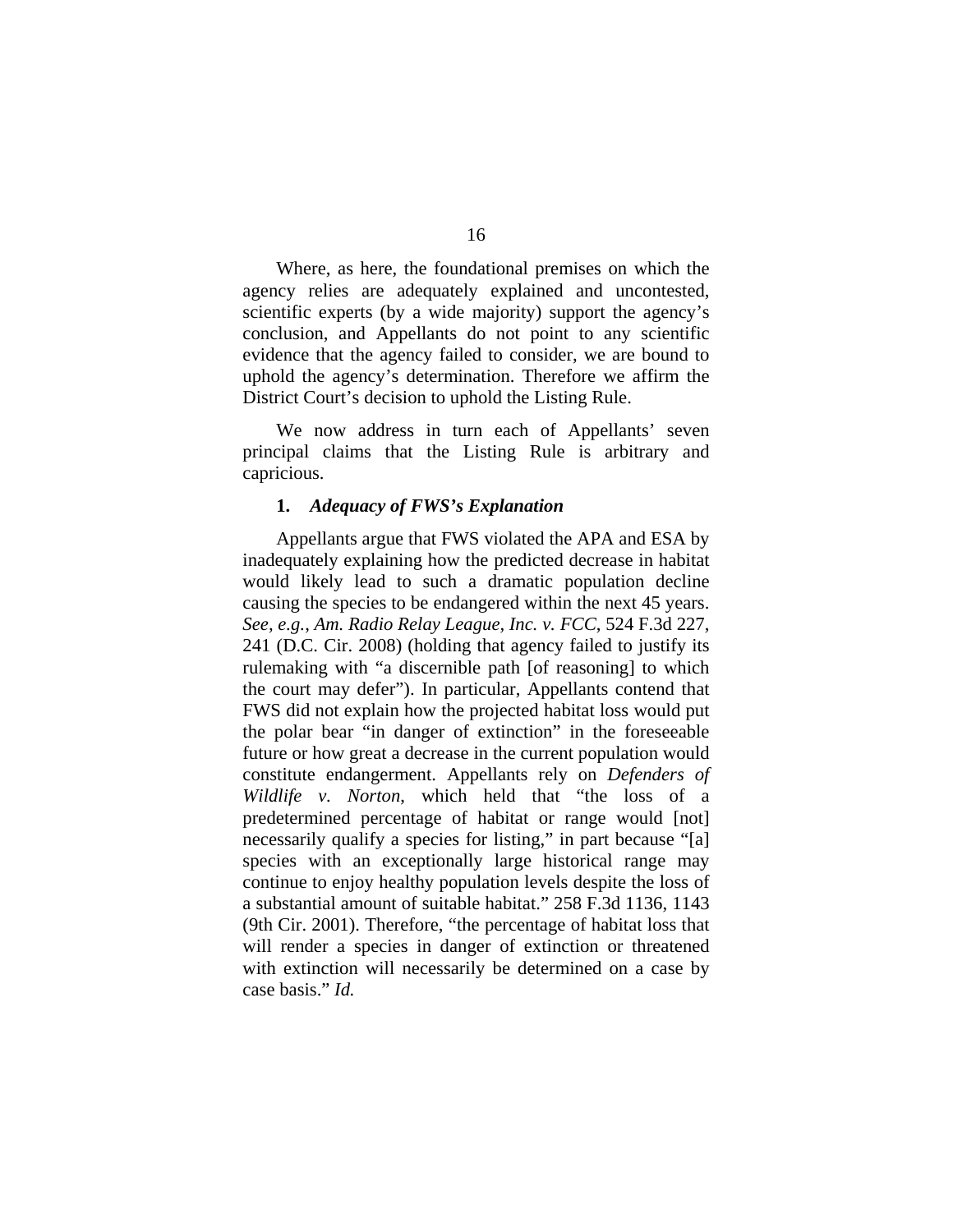Appellants' claim fails because FWS clearly explained how the anticipated habitat loss renders this particular species likely to become endangered. The agency considered and explained how the loss of sea ice harms the polar bear. *See, e.g.*, Listing Rule, 73 Fed. Reg. at 28,275 (as a result of ice loss, "polar bears will face increased competition for limited food resources, increased open water swimming with increased risk of drowning, increasing interaction with humans with negative consequences, and declining numbers that may be unable to sustain ongoing harvests"). The agency also considered the observed demographic trends in the areas where habitat loss has been most severe. For example, the Western Hudson Bay population – which "occurs near the southern limit of the species' range" in an area without yearround sea ice – has been in decline. *Id.* at 28,267. Numerous experts predict that the sea ice loss in that area will soon weaken female polar bears to the point where reproduction levels become negligible. *Id.* at 28,266-67. And climatologists anticipate that climatic changes will eventually affect all Arctic sea ice, causing FWS to predict "reduced numbers and reduced distributions of polar bears range-wide." *Id.* at 28,276.

The agency's decision was thus nothing like the situation described in *Defenders of Wildlife*. Here the agency carefully and clearly explained how this particular habitat loss leaves this particular species likely to become endangered. The Listing Rule not only provides "a discernible path" of decisionmaking to which we must defer, *Am. Radio*, 524 F.3d at 241, but it also firmly "articulate[s] a rational connection between the facts found and the choice made." *Keating*, 569 F.3d at 433.

# **2.** *Species' Status Range-wide*

Two of the Joint Appellants also argue that even if certain polar bear populations are threatened, FWS was wrong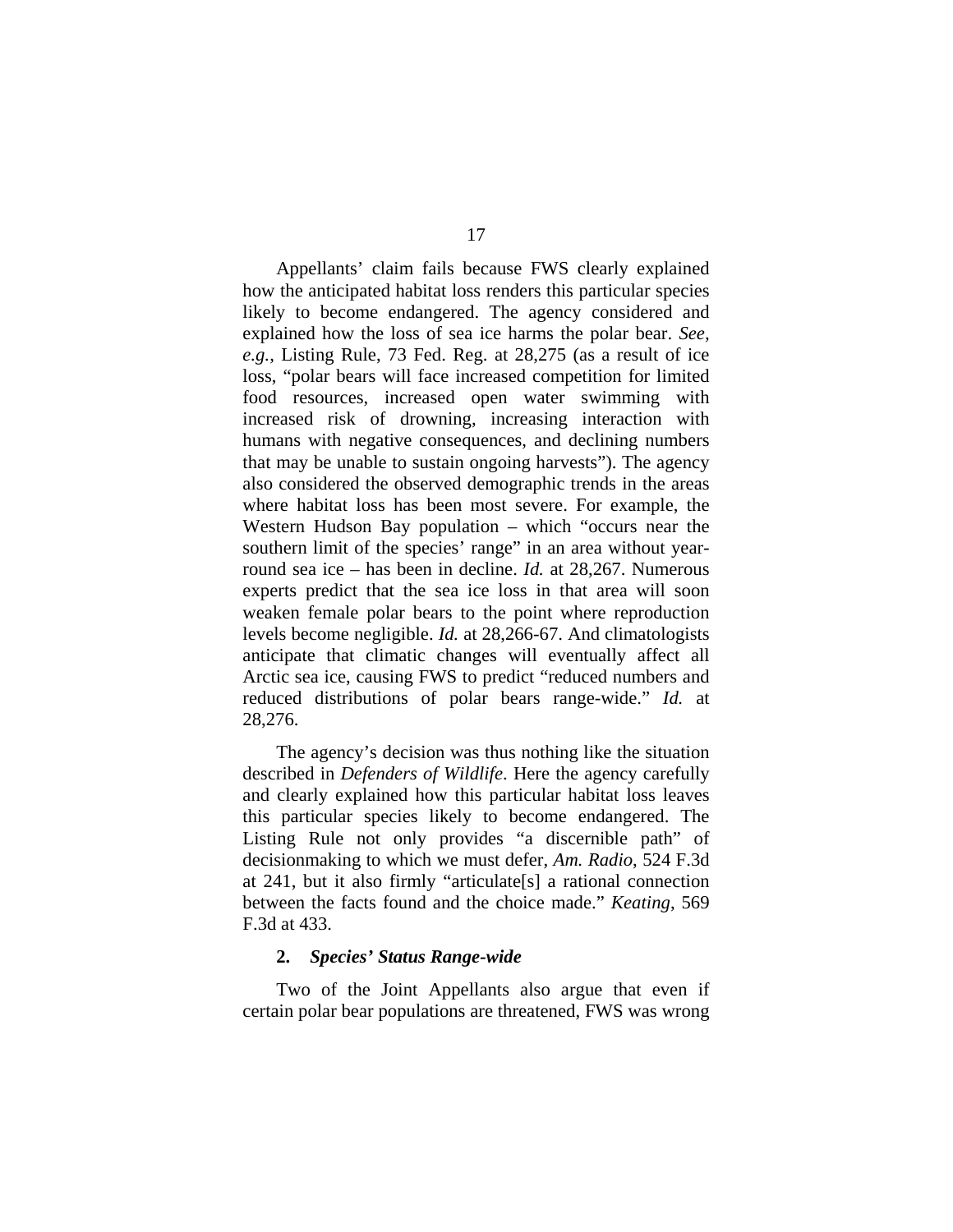to conclude that the species is threatened throughout its range. They point to the agency's description of the Archipelago and Convergent ecoregions, both of which, FWS notes, are somewhat insulated from seasonal melting by various geophysical features. The ice in the far-northern Archipelago ecoregion is protected by "the buffering effects of the island archipelago complex, which lessens effects of oceanic currents and seasonal retractions of ice and retains a higher proportion of heavy more stable, multi-year sea ice." Listing Rule, 73 Fed. Reg. at 28,276. The Convergent ecoregion, because of generalized ice drift, "accumulates ice . . . as it is moved from the polar basin Divergent Ecoregion." *Id.* at 28,218. As a result, this area "is characterized by heavy multiyear ice." *Id.* Consequently, polar bear populations in both regions are not forecasted to decline as precipitously as those in the two more vulnerable ecoregions. *Id.* at 28,248. Appellants seize on these projections to argue that the agency overreached by listing the entire species.

The agency considered comments along those lines and provided an adequate response. *See, e.g.*, *id.* at 28,240-41. FWS acknowledged that receding sea ice may affect some polar bear populations later than others. *Id.* However, the agency also explained that much of this region is

limited . . . in its ability to sustain a large number of polar bears because: (1) changes in the extent of ice and precipitation patterns are already occurring in the region; (2) the area is characterized by lower prey productivity (e.g., lower seal densities); and (3) polar bears moving into this area would increase competition among bears and ultimately affect polar bear survival. In addition, a small, higher-density population of polar bears in the Canadian Arctic would be subject to increased vulnerability to perturbations such as disease or accidental oil discharge from vessels.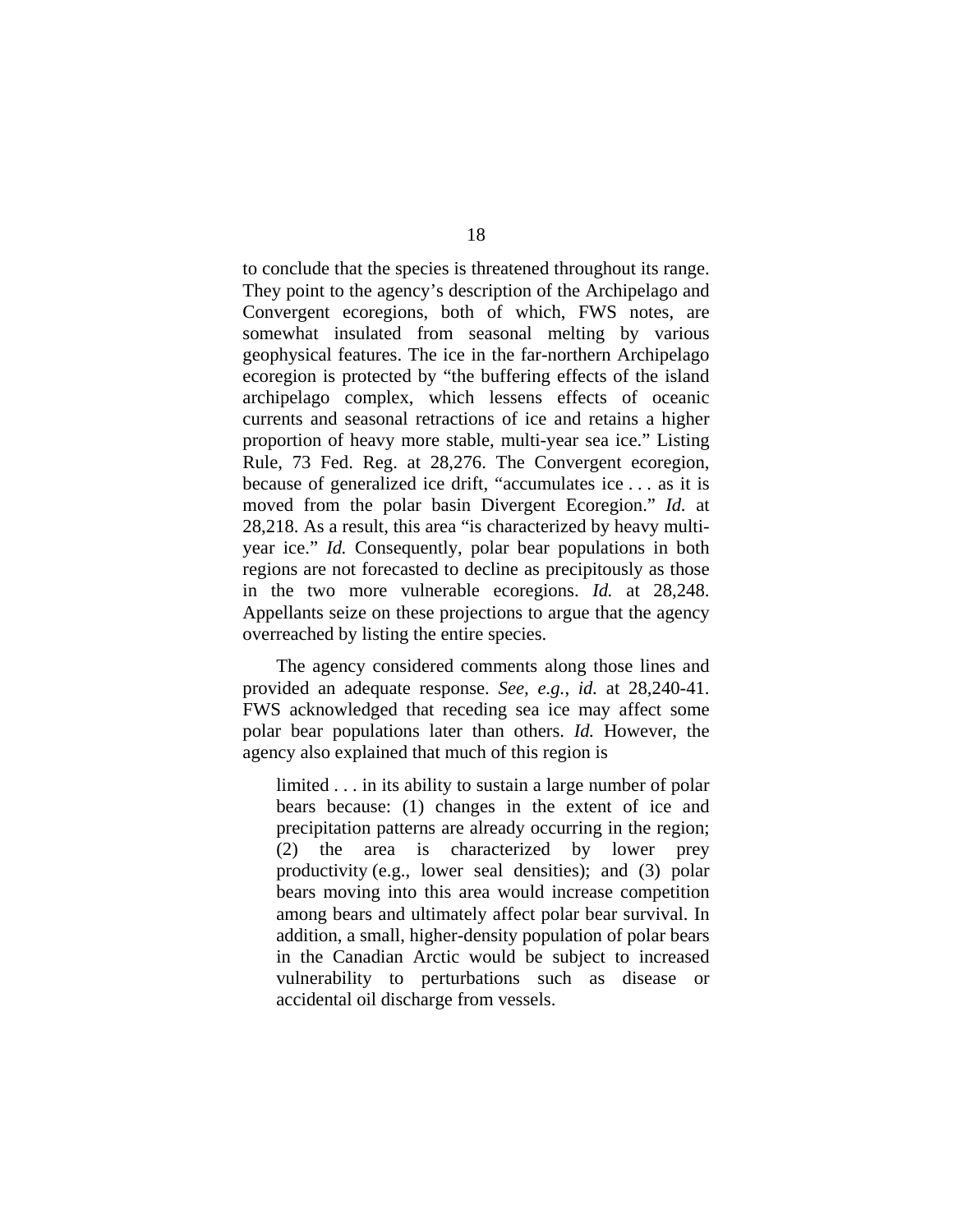*Id.*

Moreover, FWS explained that "accepted climate models" predict sea ice loss throughout the Arctic and anticipate that all polar bear populations will be affected. *Id.* at 28,248-49. The undisputed record indicates that sea ice is declining and is projected to continue declining throughout the range, and the projected decline includes the Archipelago and Convergent ecoregions. *See id*. at 28,240-41, 28,248-49, 28,271, 28,275-76. In 2007, sea ice losses in the Archipelago and Convergent ecoregions were unprecedented. *See id*. at 28,220-21, 28,271, 28,276. "Arctic sea ice receded so much in 2007 that the so-called 'Northwest Passage' through the straits of the Canadian Arctic Archipelago completely opened for the first time in recorded history." *Id*. at 28,220. FWS found that, as a result of such developments, Arctic sea ice declines were outstripping climate model projections. *See id*. at 28,220, 28,271, 28,276. FWS explained that the 2007 record sea ice declines "are an extension of an accelerating trend of minimum sea ice conditions and further support the concern that current sea ice models may be conservative and underestimate the rate and level of change expected in the future." *Id*. at 28,276.

The Listing Rule also indicates that, "[a]lthough climate change may improve conditions for polar bears in some high latitude areas where harsh conditions currently prevail, these improvements will only be transitory. Continued warming will lead to reduced numbers and reduced distribution of polar bears range-wide." *Id*. Relying on projections regarding sea ice declines, FWS concluded that "the most northerly polar bear populations will experience declines in demographic parameters similar to those observed in the Western Hudson Bay population, along with changes in distribution and other currently unknown ecological responses." *Id*. In light of this record, FWS determined that, "ultimately, all polar bear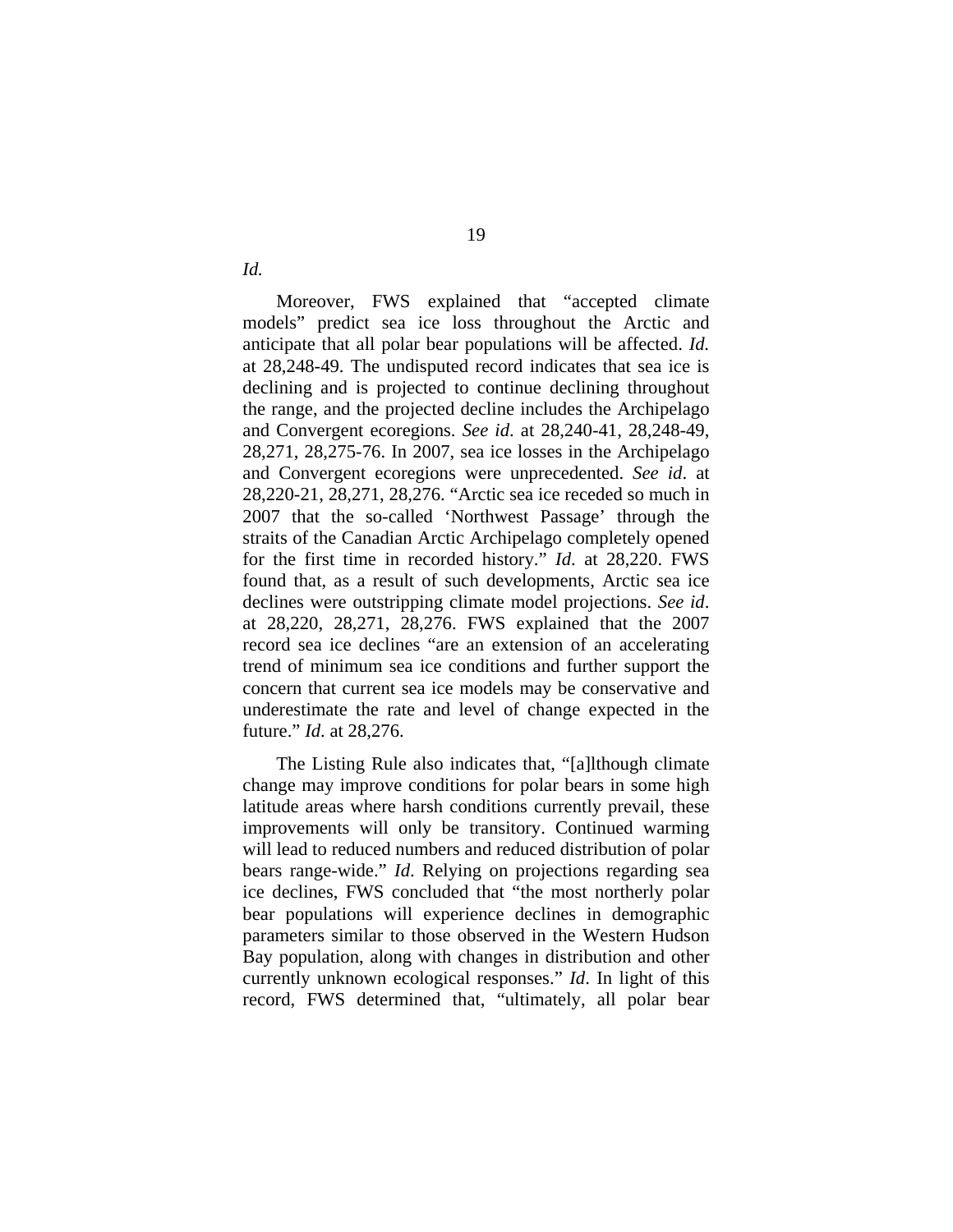populations will be affected within the foreseeable future, and the species will likely become in danger of extinction throughout all of its range." *Id*. The best available science suggests that some polar bear populations will remain at midcentury; however, this does not undermine FWS's decision to list the species as threatened, but rather supports the agency's decision *not* to list it as endangered.

Appellants further argue that FWS should have divided the species into Distinct Population Segments for the purposes of this listing decision. *See* 16 U.S.C. § 1532(16) ("species" includes "any distinct population segment of any species"). In assessing polar bear populations, FWS applied its Policy Regarding the Recognition of Distinct Vertebrate Population Segments Under the Endangered Species Act ("DPS Policy"), 61 Fed. Reg. 4722 (Feb. 7, 1996). Appellants do not challenge this policy. Instead, they merely argue that FWS misapplied it in this case. Appellants carry a heavy burden in advancing this claim because the agency's interpretation of its own regulations "must be given controlling weight unless it is plainly erroneous or inconsistent with the regulation." *Thomas Jefferson Univ. v. Shalala*, 512 U.S. 504, 512 (1994).

The DPS Policy establishes three criteria for a Distinct Population Segment, which the agency must assess sequentially:

(1) Discreteness of the population segment in relation to the remainder of the species to which it belongs;

(2) The significance of the population segment to the species to which it belongs; and

(3) The population segment's conservation status in relation to the Act's standards for listing (i.e., is the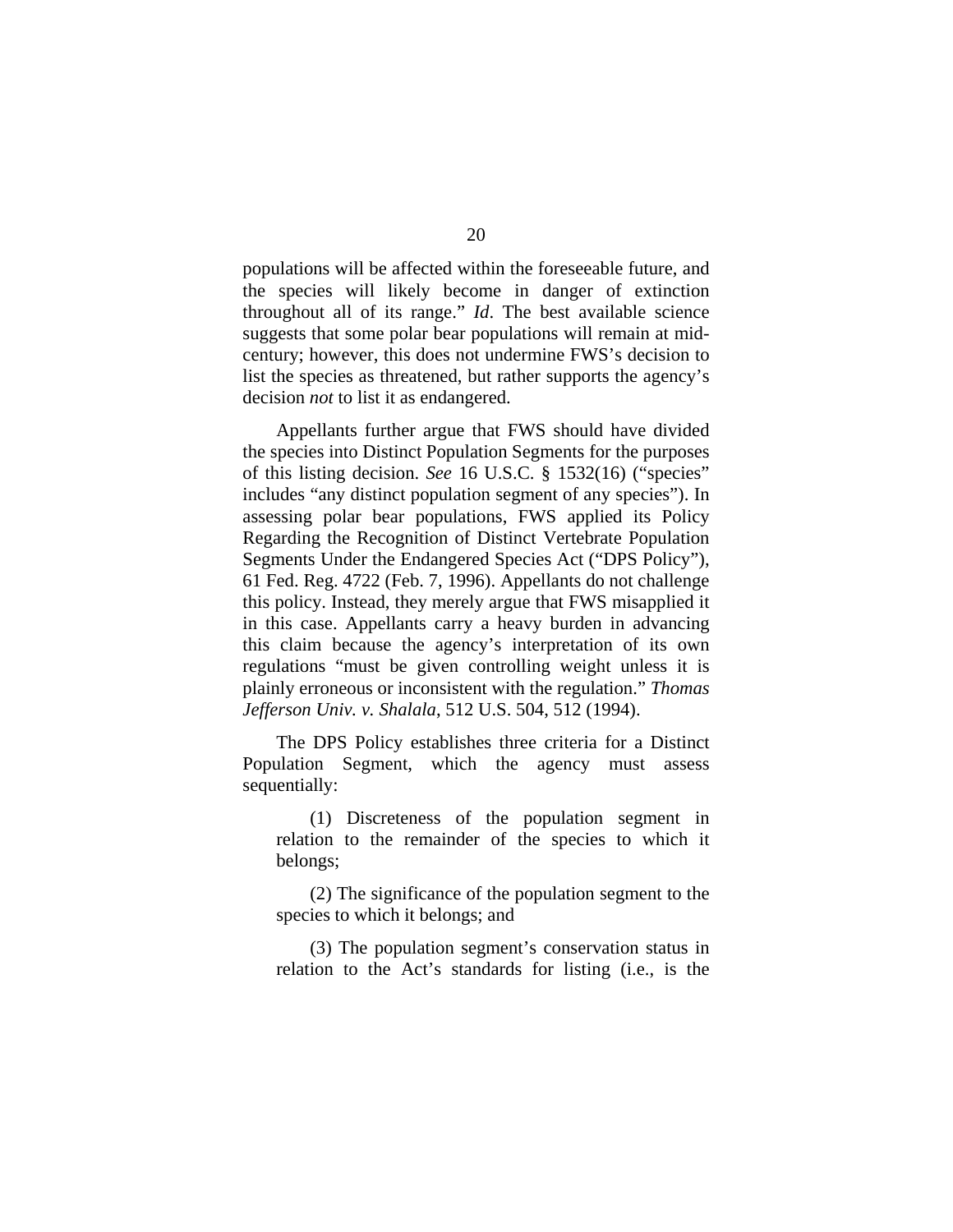population segment, when treated as if it were a species, endangered or threatened?).

DPS Policy, 61 Fed. Reg. at 4725. "Discreteness" requires that the population segment be either "markedly separated from other populations of the same taxon as a consequence of physical, physiological, ecological, or behavioral factors" or "delimited by international governmental boundaries within which differences in control of exploitation, management of habitat, conservation status, or regulatory mechanisms exist that are significant." *Id.* FWS considered whether any of the nineteen polar bear populations or four ecoregions satisfied the terms of the DPS Policy and concluded that they did not.

In addressing the "markedly separated" criterion, Appellants point to parts of the record that discuss some differences between the relevant populations and ecoregions in an effort to show that they are legally discrete. As FWS explained, however,

there are no morphological or physiological differences across the range of the species that may indicate adaptations to environmental variations. Although polar bears within different populations or ecoregions . . . may have minor differences in demographic parameters, behavior, or life history strategies, in general polar bears have a similar dependence upon sea ice habitats, rely upon similar prey, and exhibit similar life history characteristics throughout their range.

Listing Rule, 73 Fed. Reg. at 28,294.

FWS also found only "small genetic differences" among polar bears in different areas, indicating "extensive population mixing associated with large home ranges and movement patterns." *Id*. Comment 51 in the Listing Rule asserts that "[t]he 19 populations [FWS] has identified cannot be thought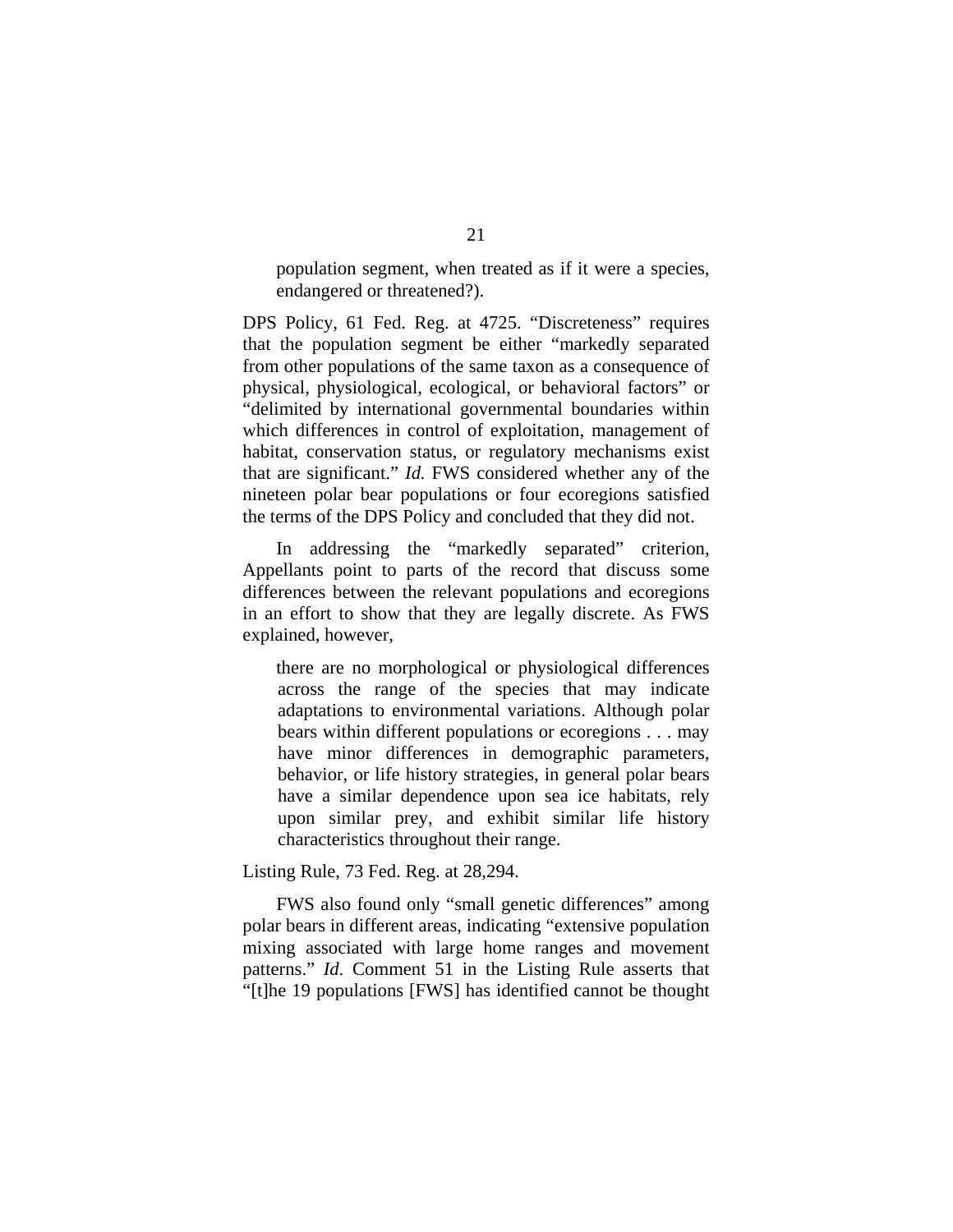of as discrete or stationary geographic units, and polar bears should be considered as one Arctic population." *Id*. at 28,248. In response, FWS stated:

We agree that the boundaries of the 19 populations are not static or stationary. Intensive scientific study of movement patterns and genetic analysis reinforces boundaries of some populations while confirming that overlap and mixing occur among others. Neither movement nor genetic information is intended to mean that the boundaries are absolute or stationary geographic units; instead, they most accurately represent discrete functional management units based on generalized patterns of use.

*Id.* The bottom line is that the Listing Rule reasonably concludes that physiology, demographics, behavior, and life history strategies of the species are "not sufficient to distinguish population segments under the DPS Policy." *Id*. at 28,294.

Appellants also argue that the "international governmental boundaries" criterion is satisfied because the polar bear's range encompasses several Arctic countries with distinct management programs. Here too, the agency offered a reasonable explanation that refutes Appellants' contention:

Given that the threats to the polar bear's sea ice habitat is [sic] global in scale and not limited to the confines of a single country, and that populations are being managed collectively by the range countries (through bi-lateral and multilateral agreements), we do not find that differences in conservation status or management for polar bears across the range countries is sufficient to justify the use of international boundaries to satisfy the discreteness criterion of the DPS Policy.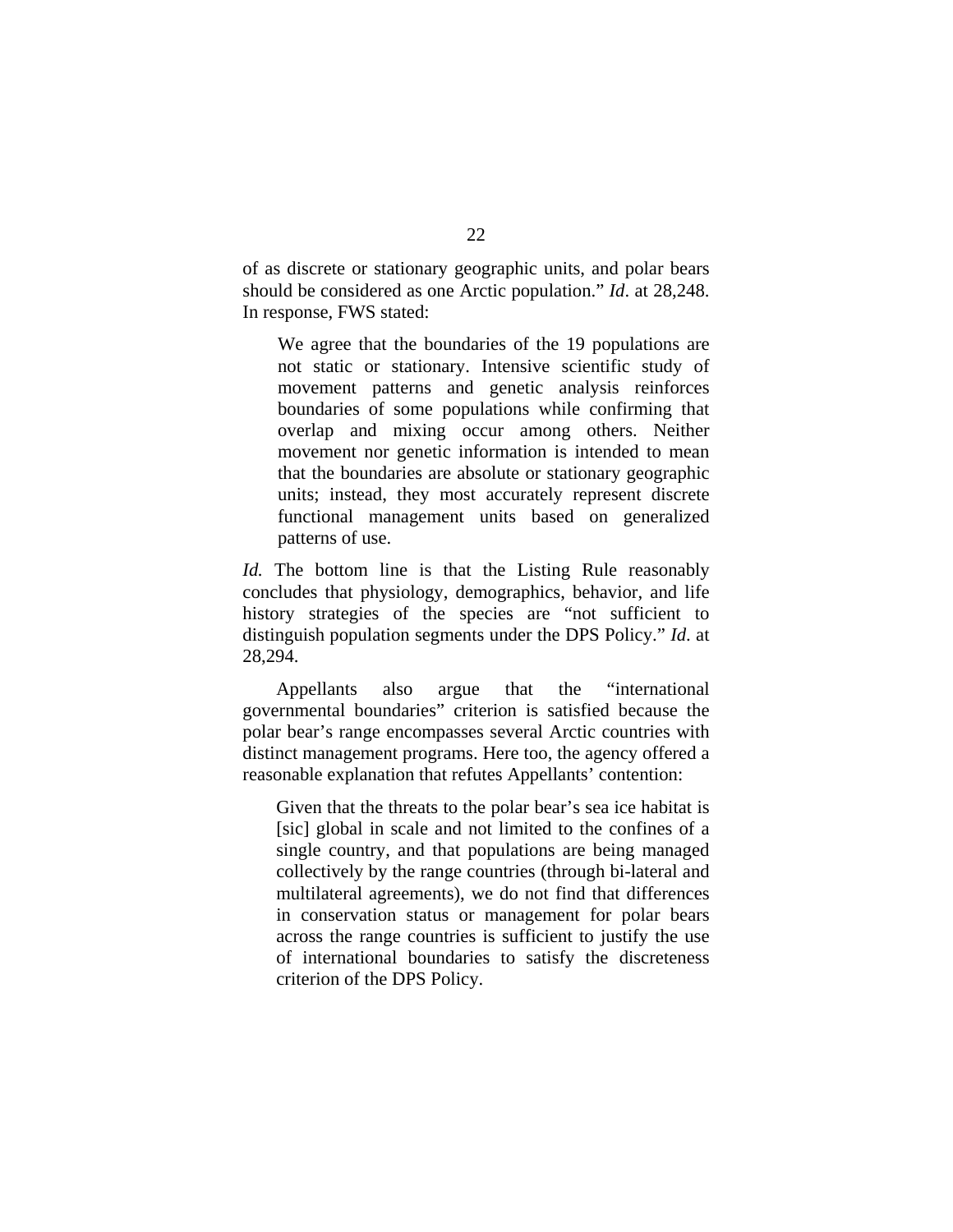While Appellants may disagree with FWS's decision, there is nothing in the record to suggest that the agency's decision to make a single, range-wide listing determination was "plainly erroneous or inconsistent with" the DPS Policy. *Thomas Jefferson Univ.*, 512 U.S. at 512. Therefore, we reject this challenge and hold that FWS's conclusion that the species warranted listing throughout its range was not arbitrary and capricious.

#### **3.** *The USGS Population Models*

Appellants additionally challenge FWS's reliance on two polar bear population models developed by USGS. USGS submitted nine scientific reports to assist FWS in developing the Listing Rule. One of these reports presented two models of projected polar bear population trends. *See* STEVEN C. AMSTRUP ET AL., FORECASTING THE RANGE-WIDE STATUS OF POLAR BEARS AT SELECTED TIMES IN THE 21<sup>ST</sup> CENTURY ("AMSTRUP REPORT") (2007). One model was "a deterministic Carrying Capacity Model (CM) that applied current polar bear densities to future . . . sea ice projections to estimate potential future numbers of polar bears in each of the 4 ecoregions." Listing Rule, 73 Fed. Reg. at 28,272. The other was "a Bayesian Network Model (BM), [which] included the same annual measure of sea ice area as well as measures of the spatial and temporal availability of sea ice. In addition, the BM incorporated numerous other stressors that might affect polar bear populations that were not incorporated in the carrying capacity model." *Id.*

Citing these models' limitations, Appellants argue that FWS erred in relying on them. Appellants' chief criticism of the CM is its assumption that polar bear density will remain constant over time, which USGS itself conceded was "almost certainly not valid." AMSTRUP REPORT at 12. Appellants

*Id.*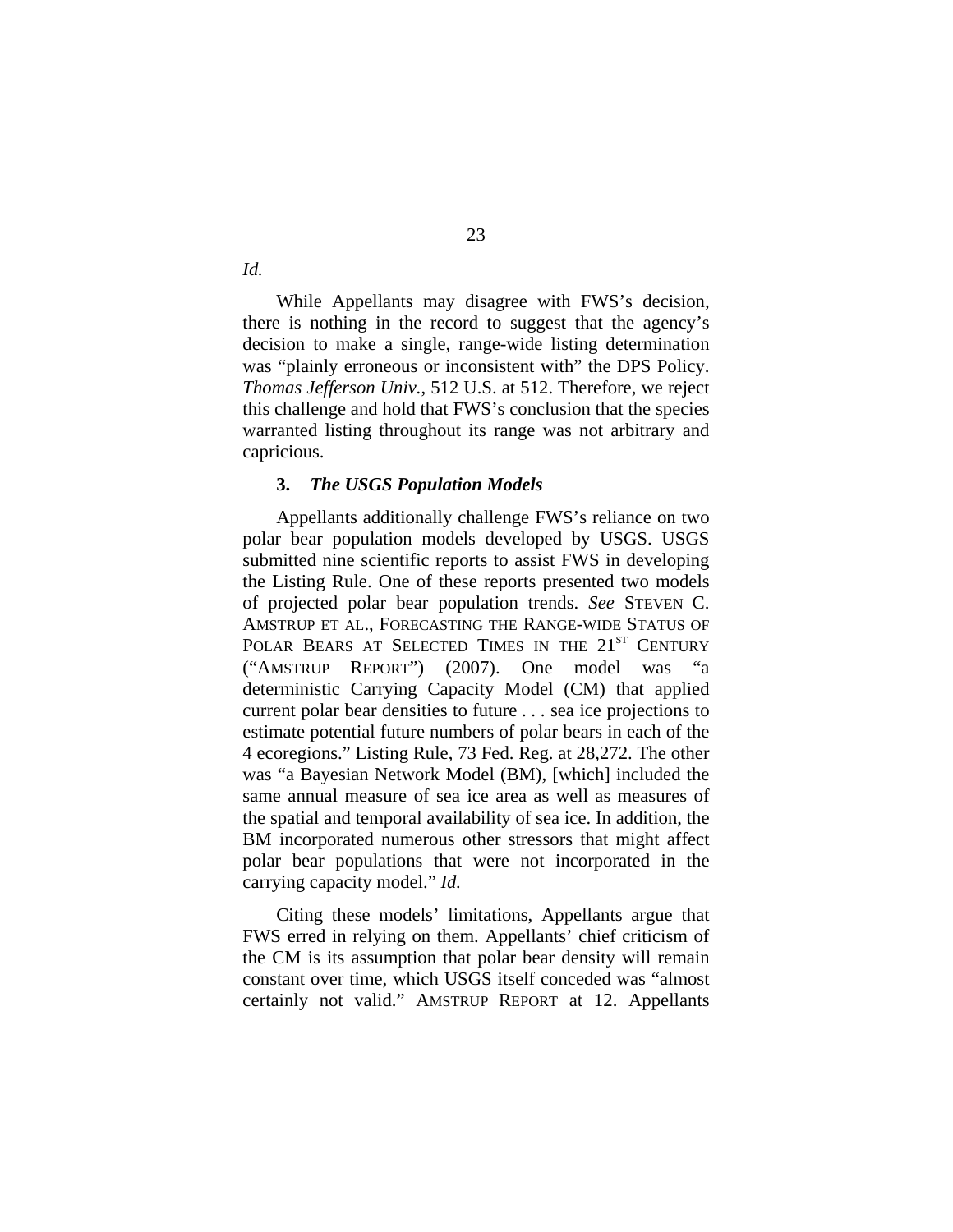argue that the BM was also unreliable, pointing to FWS's own characterization of the BM "as an 'alpha' level prototype that would benefit from additional development and refinement." Listing Rule, 73 Fed. Reg. at 28,274.

"While courts routinely defer to agency modeling of complex phenomena," the agency must "explain[] the assumptions and methodology used in preparing the model and provide[] a complete analytic defense should the model be challenged." *Appalachian Power Co. v. EPA*, 249 F.3d 1032, 1053-54 (D.C. Cir. 2001) (per curiam); *see also Columbia Falls Aluminum Co. v. EPA*, 139 F.3d 914, 923 (D.C. Cir. 1998) ("If . . . the model is challenged, the agency must provide a full analytical defense."). Appellants contend that FWS has not done so here. This argument is plainly meritless.

"That a model is limited or imperfect is not, in itself, a reason to remand agency decisions based upon it." *Appalachian Power*, 249 F.3d at 1052. FWS explained the methodology of the models within the Listing Rule itself, *see* 73 Fed. Reg. at 28,272-75, and FWS made available the full Amstrup Report for public comment before the final rule was promulgated, *see id.* at 28,235. The Listing Rule acknowledges the limitations of these two models and repeatedly explains that the agency only used them for the limited purpose of confirming "the general direction and magnitude" of the population trends already forecast on the basis of other record evidence. *Id.* at 28,276. This is wholly unlike *Appalachian Power* and *Columbia Falls*, where the agency failed to explain how those models' shortcomings did not undercut the challenged rules. *See Appalachian Power*, 249 F.3d at 1053; *Columbia Falls*, 139 F.3d at 923.

It is also noteworthy that Appellants' stance on these models is self-contradictory. Despite challenging the models' reliability, elsewhere in their briefs Appellants highlight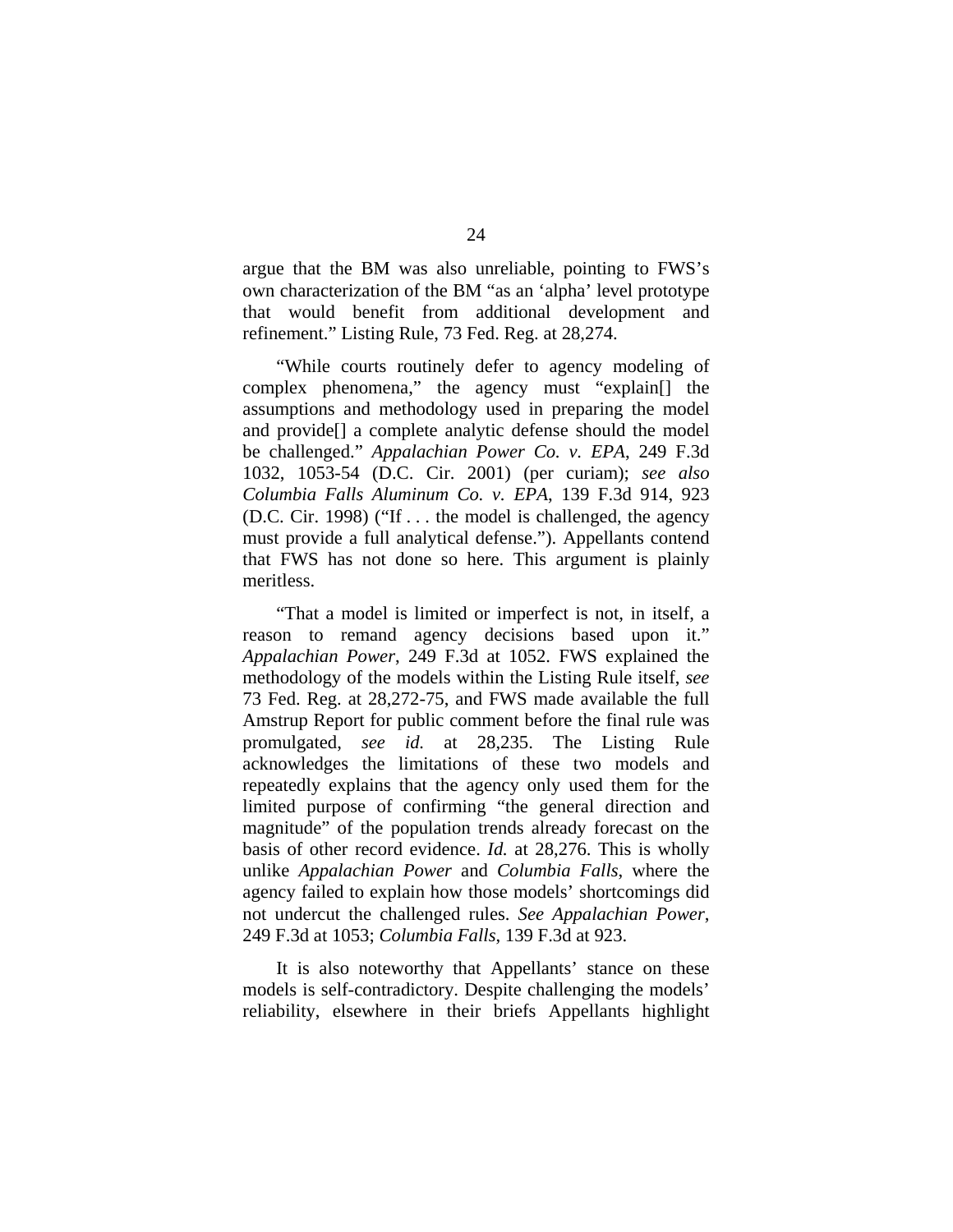USGS's criticism that FWS did *not rely on the models enough*. *See* Appellants' Joint Br. at 21. Ironically, Appellants cite to a USGS statement that says: "[w]hat we found to be missing is a clear linkage between the [models'] forecasted decline and the finding." *Id.* (quoting General and Technical Comments from USGS on the Draft Final Rule (Aug. 13, 2007)). In offering this citation, however, Appellants tellingly omit USGS's conclusion that

the outcomes from the [BM] are that polar bear populations living in the Seasonal and Divergent ecoregions are most likely extinct within the foreseeable future.

General and Technical Comments from USGS on the Draft Final Rule (Aug. 13, 2007). In other words, USGS was of the view that the disputed models supported a stronger position than FWS was prepared to take. Appellants' claim, that FWS blindly embraced the models and ignored their limitations, is clearly false.

We hold that FWS's narrow reliance on the USGS population models was not arbitrary and capricious. FWS understood and explained the models' limitations and carefully explained why its limited reliance on the models was justified. As noted above, FWS only used the USGS population models for the limited purpose of confirming "the general direction and magnitude" of the population trends already forecast on the basis of other record evidence. Listing Rule, 73 Fed. Reg. at 28,276. In other words, it is absolutely clear that the models were not central to FWS's listing decision.

## **4.** *FWS's Standard of Likelihood*

Appellants further claim that FWS imported into the ESA's listing standard, and then failed to apply, the IPCC's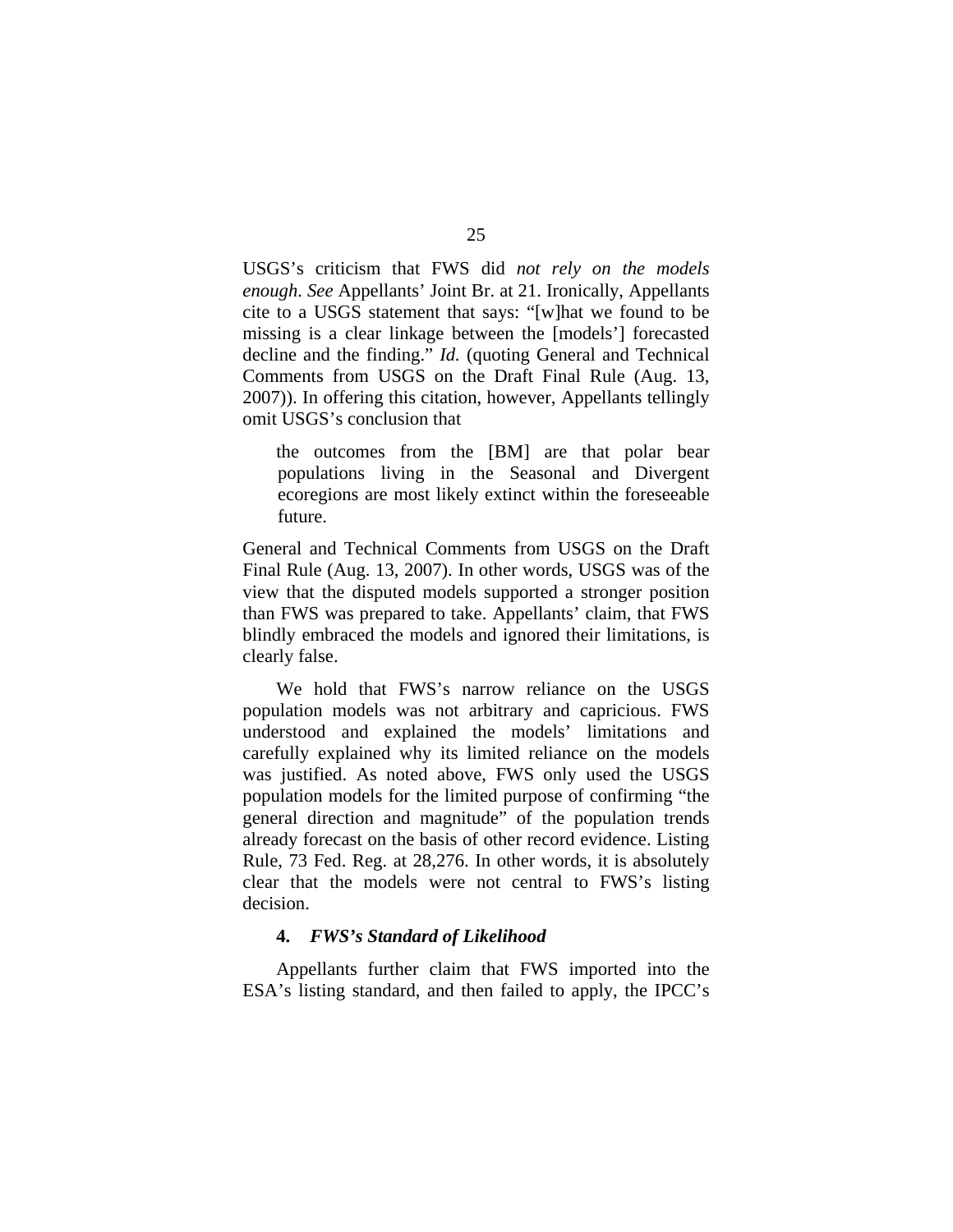definition of "likely." The Act defines a threatened species as "any species which is *likely* to become an endangered species within the foreseeable future throughout all or a significant portion of its range." 16 U.S.C. § 1532(20) (emphasis added). However, the term "likely" is not defined in the Act or by regulation.

The IPCC defines "likely" as 67-to-90 percent certainty. *See* INTERGOVERNMENTAL PANEL ON CLIMATE CHANGE: FOURTH ASSESSMENT, SUMMARY FOR POLICYMAKERS 3 n.6 (2007). Appellants claim that FWS relied on this definition in determining that the polar bear is likely to become an endangered species. In support of this claim, Appellants point to one place in the Listing Rule where FWS referenced the IPCC definition in response to a peer review question. The section to which Appellants point says: "The IPCC [Fourth Assessment Report] assigns specific probability values to terms such as 'unlikely,' 'likely,' and 'very likely.' We have attempted to use those terms in a manner consistent with how they are used in the IPCC [Fourth Assessment Report]." Listing Rule, 73 Fed. Reg. at 28,237. Appellants contend that, based on this limited reference to the IPCC, FWS embraced the IPCC's definition of "likely," then ignored it, failed to apply it to its assessment of the polar bear, and thus issued an arbitrary and capricious decision. We disagree.

When the disputed section is read in context, Appellants' argument is facially implausible. FWS's reference to the IPCC's definition of "likely" seems related only to the agency's confidence in the climate forecasts, not to forecasts on the species' survival. The paragraph above the disputed section is focused on "information on climate observations and projections" and the views of "climate change scientists." *Id*. And the sentence immediately following the disputed reference to the IPCC refers only to climate modeling. *See id.* ("We have taken our best effort to identify the limitations and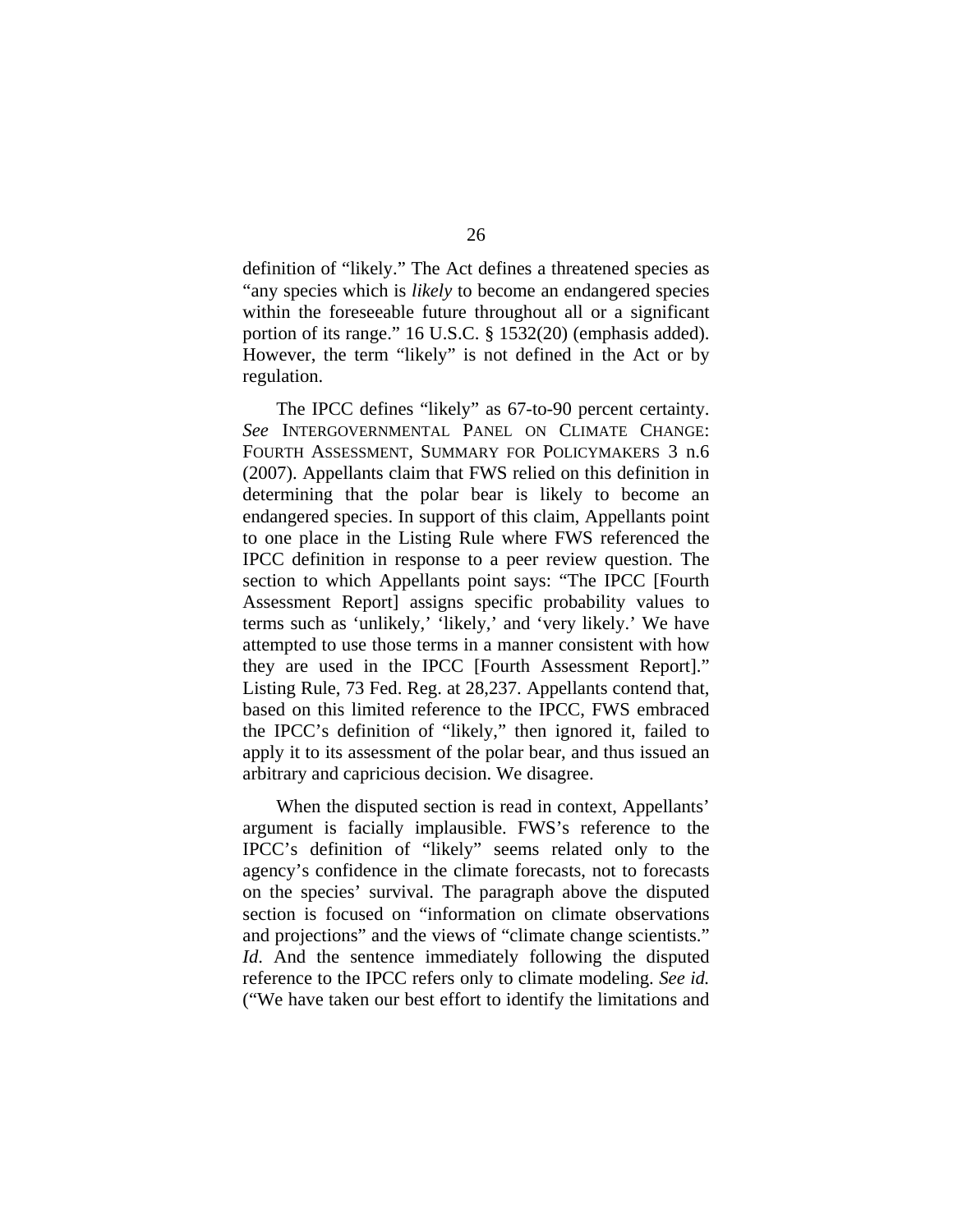uncertainties of the climate models and their projections used in the proposed rule."). Furthermore, Appellants point to nothing else in the Listing Rule to support their claim that FWS relied on the IPCC definition in determining that the polar bear is likely to become an endangered species.

In its brief to this court, FWS reasonably explains that the agency interpreted the statutory reference to "likely" as having its "ordinary meaning" or "dictionary definition." Br. of Appellees at 45-46. FWS essentially argues that there is nothing in the Listing Rule to indicate that the agency bound itself to the IPCC definition and thus meant to conclude that "likely" means 69-to-90 percent certainty. We agree.

"A fundamental canon of statutory construction is that, unless otherwise defined, words will be interpreted as taking their ordinary, contemporary, common meaning." *Perrin v. U.S.*, 444 U.S. 37, 42 (1979). FWS's implicit understanding of "likely" is consistent with the word's ordinary definition. Therefore, we do not accept the claim that FWS meant to apply anything other than the commonplace definition of "likely."

Appellants argue in the alternative that FWS arbitrarily and capriciously failed to apply any standard of "likelihood" at all. This argument also fails. In a rulemaking an agency is free to rely on common English usage without adopting specialized definitions. The agency made a reasoned determination that the species is "likely to become an endangered species within the foreseeable future." 16 U.S.C. § 1532(20). Appellants have not presented us with a single case in which a court has struck down an ESA listing decision because the agency declined to separate out and specially define the term "likely." Nor do we believe that FWS's decision not to expressly define "likely" has impeded our ability to review the agency's decisionmaking process. We hold that the Listing Rule does not misapply the statutory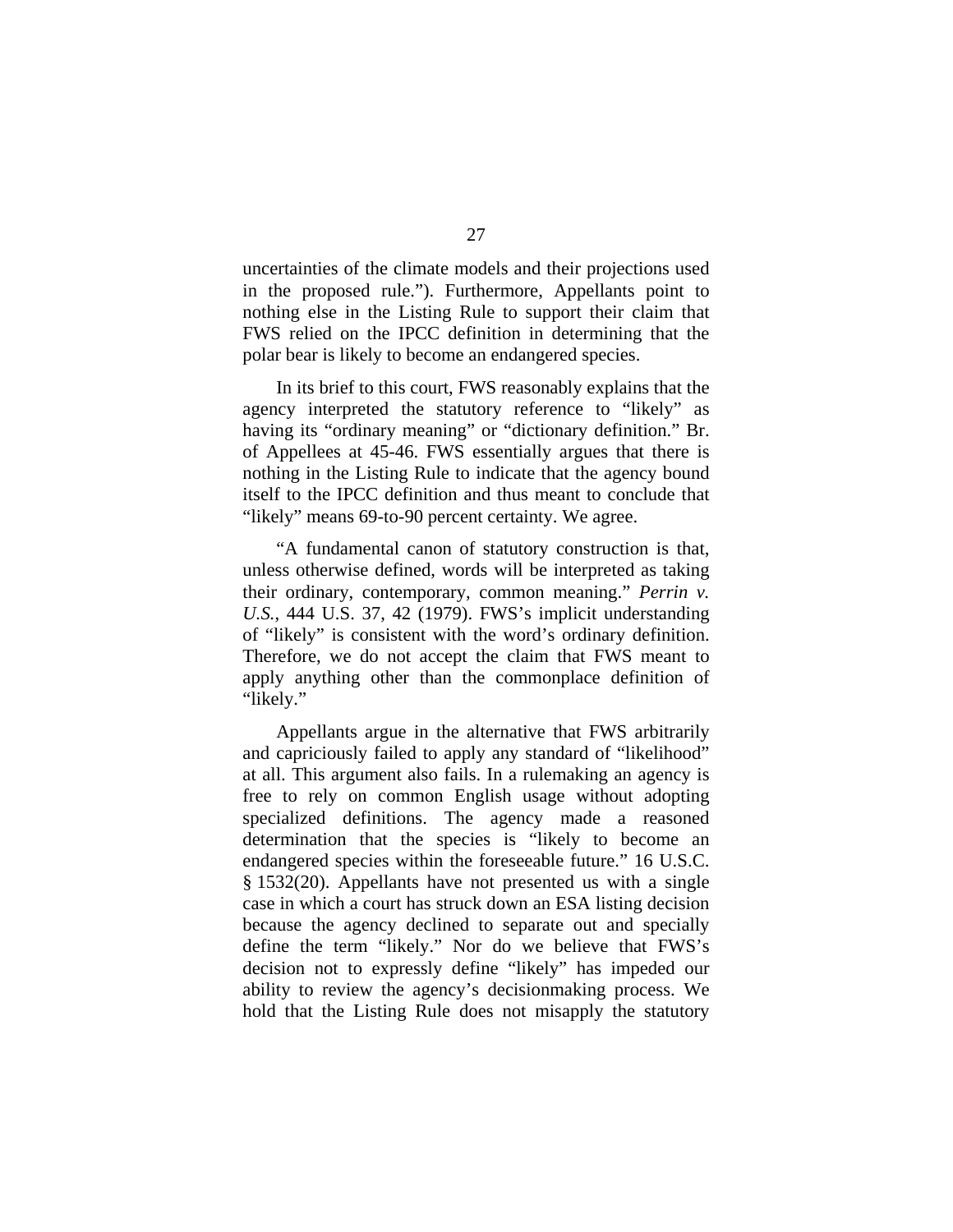term "likely," as that term is commonly understood, and that the agency action was not arbitrary and capricious on these grounds.

## **5.** *FWS's Standard of Foreseeability*

The Act defines a threatened species as "any species which is likely to become an endangered species within the *foreseeable* future." 16 U.S.C. § 1532(20) (emphasis added). FWS considered the particular circumstances of this listing decision and concluded that 45 years was the appropriate foreseeable time period. *See* Listing Rule, 73 Fed. Reg. at 28,253-55. Appellants argue that FWS failed to justify its definition of "foreseeable" as a 45-year period.

The term "foreseeable" is not defined by statute or regulation. FWS determines what constitutes the "foreseeable" future on a case-by-case basis in each listing decision. *See, e.g.*, 12-Month Finding on a Petition to List the Siskiyou Mountains Salamander (Plethodon stormi) and Scott Bar Salamander (Plethodon asupak) as Threatened or Endangered, 73 Fed. Reg. 4380, 4381 (Jan. 24, 2008) (defining the foreseeable future as 40 years based on FWS's ability to accurately anticipate threats to the species). Appellants apparently reject FWS's case-by-case approach and claim that "'the foreseeable future' is the furthest period of time in which [FWS] can reliably assess, based on predicted conditions, whether the listing factors indicate that the species likely will become 'endangered.'" Appellants' Joint Br. at 44. Appellants cite no legal authority suggesting that FWS was bound to follow their preferred definition. In any event, we conclude that, even applying Appellants' formulation, FWS's definition of foreseeability is reasonable.

FWS explained that "[t]he timeframe over which the best available scientific data allows us to reliably assess the effect of threats on the species is the critical component for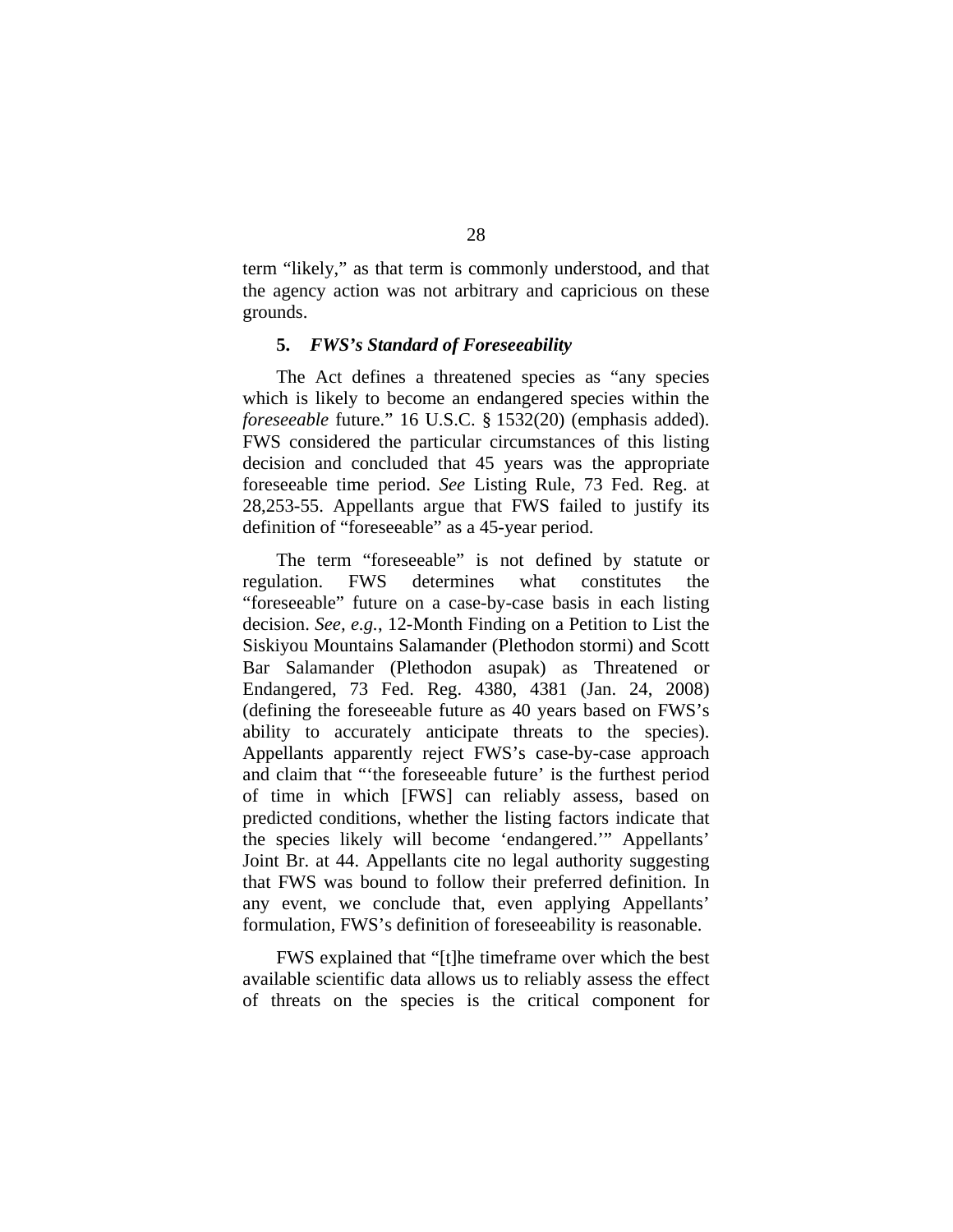determining the foreseeable future." Listing Rule, 73 Fed. Reg. at 28,253. "In the case of the polar bear, the key threat is loss of sea ice, the species' primary habitat." *Id.* FWS looked at the most widely accepted climate models, as compiled by, among others, the IPCC. It found that there was general agreement in these models about warming and sea ice trends until about mid-century, at which point they diverge on the basis of uncertainties about, *inter alia*, population growth, technological improvements, and regulatory changes. *See id.* (different models' projections are fairly consistent until midcentury "because the state-of-the-art climate models used in [the IPCC's Fourth Assessment Report] have known physics connecting increases in [greenhouse gas concentrations] to temperature increases through radiation processes, and the [greenhouse gas] levels used in the [models'] emissions scenarios follow similar trends until around 2040-2050").

Appellants do not challenge the data underlying FWS's listing decision, but only FWS's interpretation of that data. That Appellants might have chosen a different period of foreseeability is of no moment so long as the agency's decision was justifiable and clearly articulated. Here, we find that FWS has not "relied on factors which Congress has not intended it to consider, entirely failed to consider an important aspect of the problem, [or] offered an explanation for its decision that runs counter to the evidence before the agency," nor is the agency's explanation "so implausible that it could not be ascribed to a difference in view or the product of agency expertise." *Am. Wildlands*, 530 F.3d at 997-98 (quoting *State Farm*, 463 U.S. at 43).

Appellants also challenge FWS's discussion of polar bear biology as an alternative justification for the 45-year period of foreseeability. Listing Rule, 73 Fed. Reg. at 28,254. We need offer no opinion on the merits of Appellants' scientific critique because we conclude that the agency's reliance on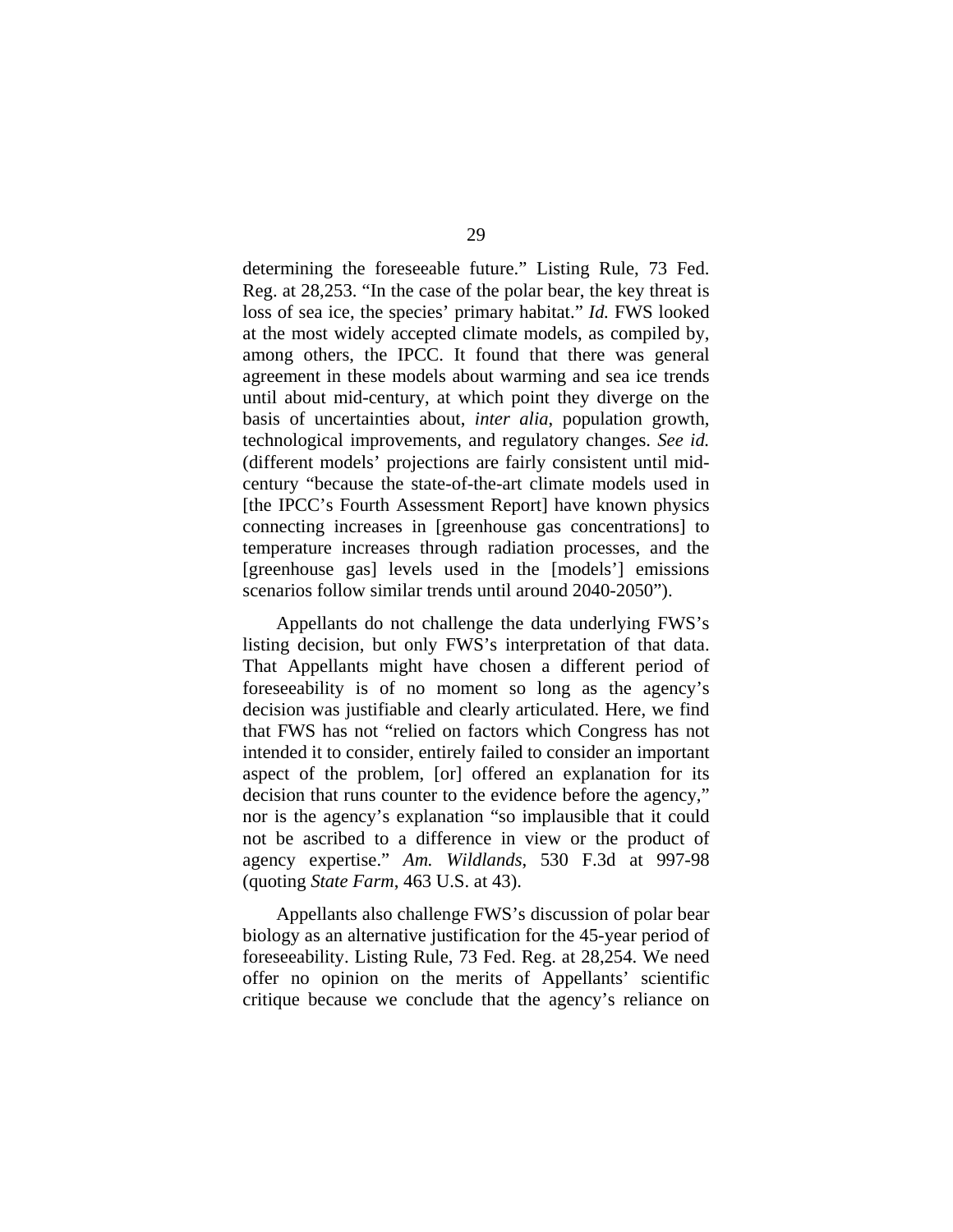climate projections was sufficient to support their definition of foreseeability. *See id.* (explaining that polar bear biological considerations, such as reproductive cycles, were "not relied on as the basis for determining 'foreseeable future,'" even though they provided "greater confidence for this listing determination").

# **6.** *Canada's Polar Bear Conservation Efforts*

The Act directs FWS to make listing decisions "solely on the basis of the best scientific and commercial data available . . . after conducting a review of the status of the species and after *taking into account* those efforts, if any, being made by any State or foreign nation . . . to protect such species." 16 U.S.C.  $\S$  1533(b)(1)(A) (emphasis added). Appellants contend that FWS did not properly "take into account" Canada's polar bear conservation practices in determining whether to list the species.

Appellants' argument on this point is internally inconsistent. At times, they construe the agency's obligation to "take into account" foreign conservation efforts as part of its review of the "best scientific and commercial data available." *See* Appellants' Joint Br. at 58. In other words, they argue that foreign conservation efforts must be part of the agency's five factor analysis under 16 U.S.C. § 1533(a)(1). Under this interpretation, successful international conservation efforts could conceivably offset domestic habitat destruction, possibly obviating the need for a listing decision on the basis of 16 U.S.C.  $\S$  1533(a)(1)(A).

On this view of the law, FWS clearly satisfied the requirements of Act. The Listing Rule discusses the Canadian harvest and export program at several points. *See, e.g.*, Listing Rule, 73 Fed. Reg. at 28,242. Ultimately, FWS concluded there were no regulatory mechanisms in place, domestic or international, that would "effectively address the primary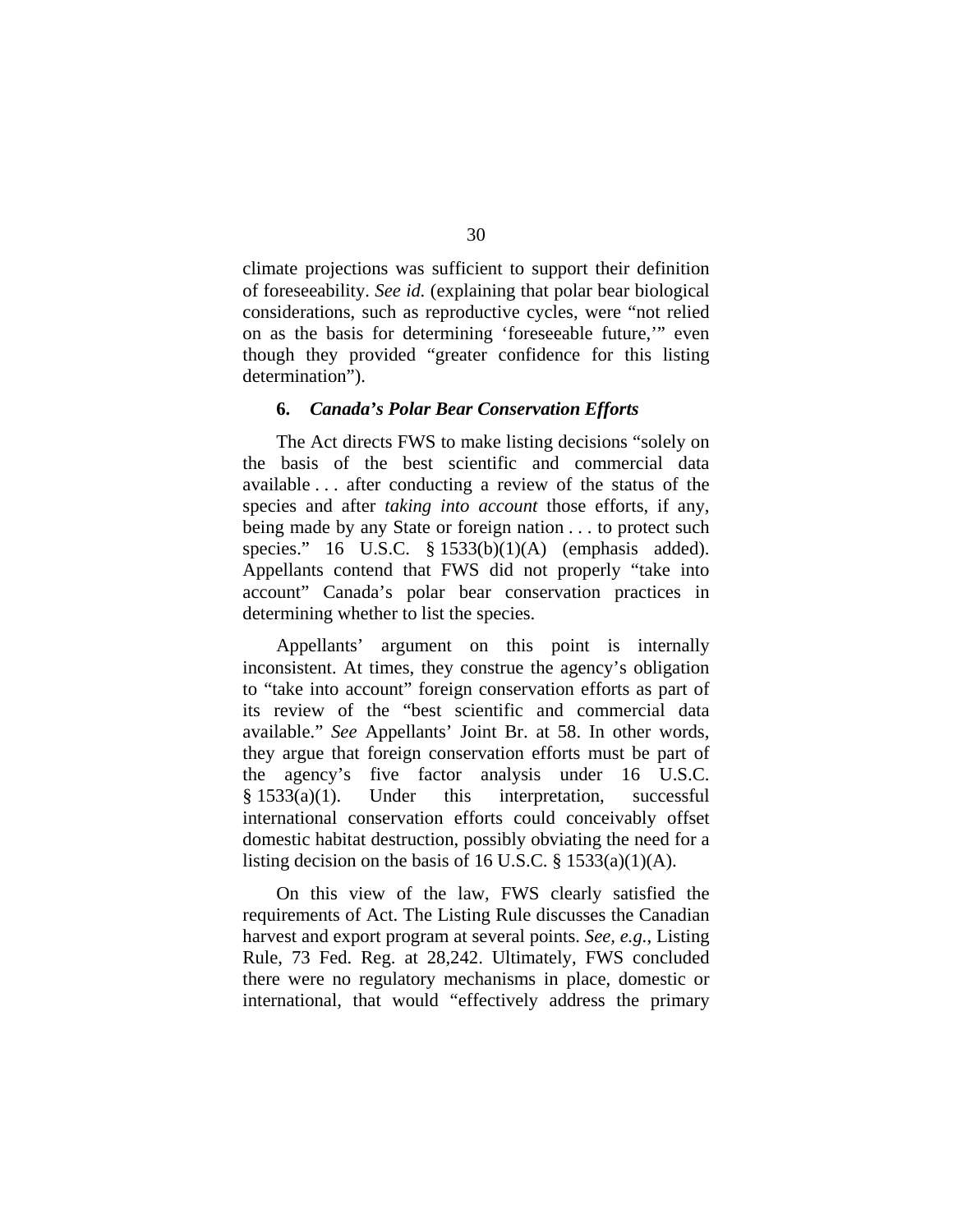threat to polar bears – the rangewide loss of sea ice habitat." *Id.* at 28,288. The Listing Rule's discussion of these conservation efforts and their inability to offset the likely effects of habitat loss is sufficient for us to conclude that FWS "considered the factors relevant to its decision and articulated a rational connection between the facts found and the choice made." *Keating*, 569 F.3d at 433.

Appellants also advance a different argument: that the agency has an "independent obligation" to "take into account" foreign conservation efforts in addition to the five factors in 16 U.S.C. § 1533(a)(1). *See* Appellants' Joint Br. at 53. FWS addressed a similar contention in the Listing Rule. Comment 21 suggested that FWS "failed to consider the negative impacts of listing on the long-term management of polar bears developed in Canada that integrates subsistence harvest allocations with a token sport harvest." Listing Rule, Fed. Reg. at 28,242. The agency replied in relevant part as follows:

Significant benefits to polar bear management in Canada have accrued as a result of the 1994 amendments to the [Marine Mammal Protection Act] that allow U.S. citizens who legally sport-harvest a polar bear from an MMPAapproved population in Canada to bring their trophies back into the United States. These benefits include economic revenues to native hunters and communities; enhanced funding a [sic] support for research; a United States conservation fund derived from permit fees that is used primarily on the Chukchi Sea population; and increased local support of scientifically-based conservation programs. . . . [However] the Service must list a species when the best scientific and commercial information available shows that the species meets the definition of endangered or threatened. The effect of the listing, in this case an end to the import provision under Section  $104(c)(5)$  of the MMPA, is not one of the listing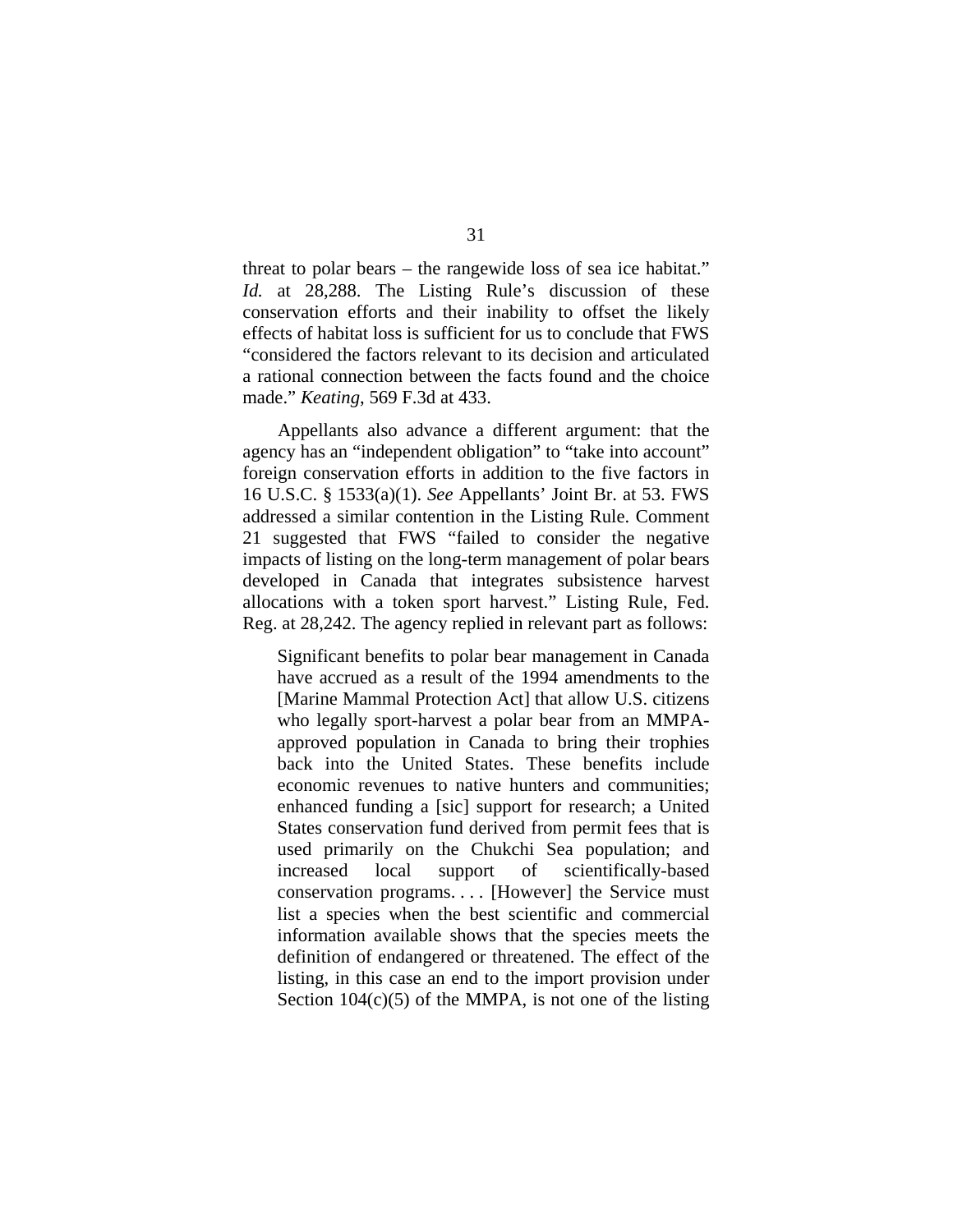factors. *Furthermore, the benefits accrued to the species through the import program do not offset or reduce the overall threat to polar bears from loss of sea ice habitat*.

*Id*. (emphasis added). Whether or not FWS was required to consider the negative impacts of its listing decision on Canadian conservation efforts, the final sentence of the above-quoted text indicates that it in fact did so. It concluded that the benefits that accrued to polar bears from continued importation of polar bear trophies from Canada were not sufficient to undermine the basis for the listing decision. This answer was enough, on its own, to dispose of the objection raised.

## **7.** *Written Justification to the State of Alaska*

The State of Alaska separately argues that FWS failed to comply with Section 4(i) of the Act, which requires the agency to provide a state with "a written justification for [its] failure to adopt regulations consistent with the [state's] comments or petition." 16 U.S.C. § 1533(i). Alaska submitted detailed comments in response to both the proposed rule and the nine USGS reports. On June 17, 2008, FWS responded with a 45-page letter to Alaska specifically addressing the State's concerns. Alaska now maintains that this was insufficient "written justification" for the agency action.

As a threshold matter, we reject FWS's argument that Alaska's claim under Section 4(i) is not subject to judicial review as part of the agency action. Like the District Court, we construe Section 4(i) as "a procedural step that becomes reviewable upon review of the final agency action (here, the Listing Rule)." *In re Polar Bear*, 794 F. Supp. 2d at 115 n.59.

We further agree with the District Court that FWS satisfied its obligations under Section 4(i) and that Alaska's claim plainly lacks merit. Alaska acknowledges that the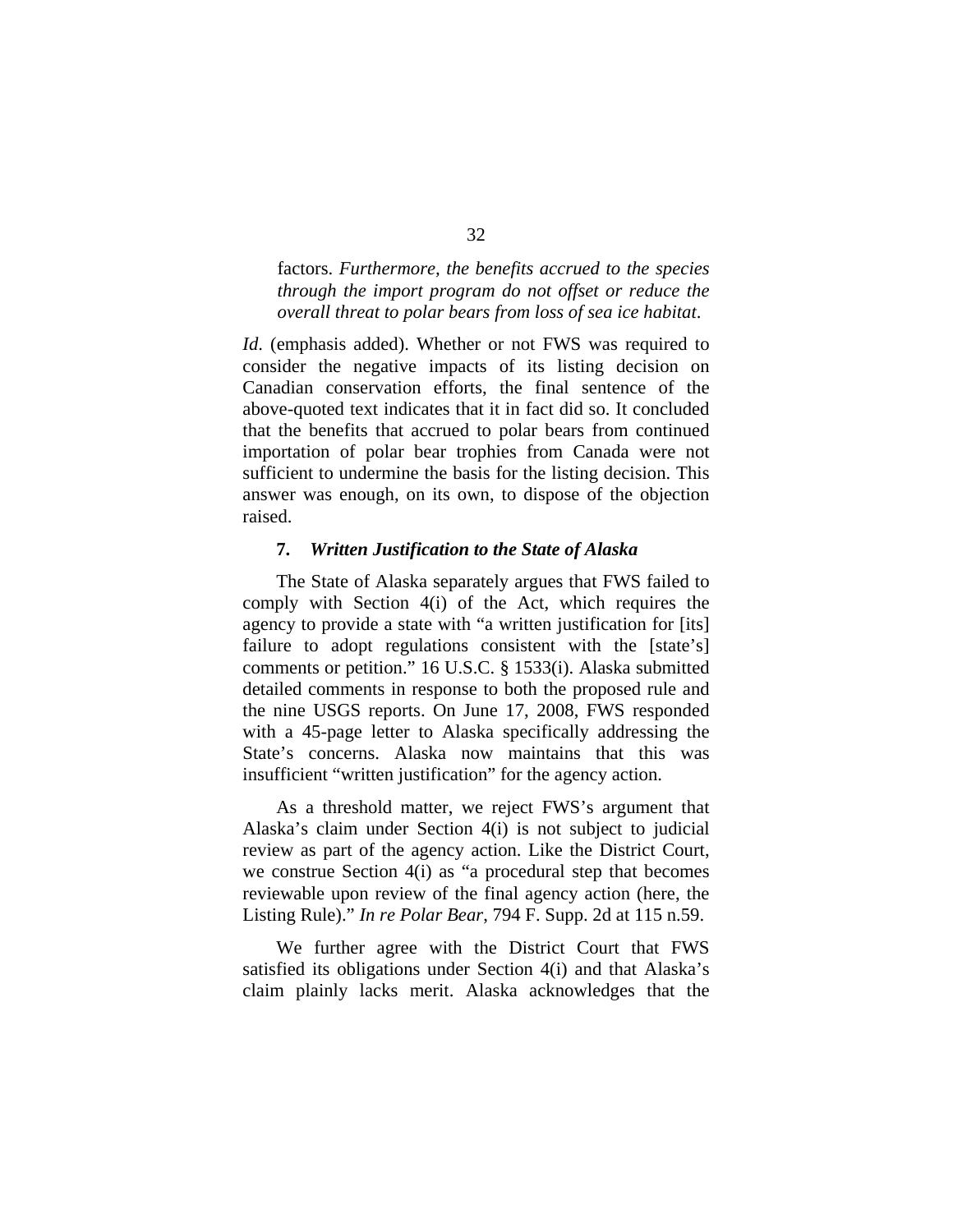written justification that it received from FWS was timely, but asserts that its content was inadequate. The Act does not indicate what the substance of a written justification must be. We find, however, that under any reasonable reading of the Act, FWS committed no error in its response to the concerns raised by the State of Alaska.

The agency regulations state that:

If a State agency, given notice of a proposed rule . . . submits comments disagreeing in whole or in part with a proposed rule, and the Secretary issues a final rule that is in conflict with such comments, or if the Secretary fails to adopt a regulation for which a State agency has made a petition . . . the Secretary shall provide such agency with a written justification for the failure to adopt a rule consistent with the agency's comments or petition.

50 C.F.R. § 424.18(c). When this regulation was promulgated, FWS and the National Oceanic and Atmospheric Administration – the two agencies that jointly administer the Act – offered the following interpretation to amplify the statutory requirement:

> [A commenter] recommended that any justification provided a State agency under § 424.18(c) be required to, ". . . set forth the reasons that the State agency's position was rejected, in sufficient detail and with sufficient supporting data, that the agency may have an evidentiary basis for comparing its position with that of the Secretary." The Services do not believe that Congress intended to establish such a strict standard for justifications to State agencies. Rather, the Services interpret this provision of the Act to provide that State agencies be adequately informed of the basis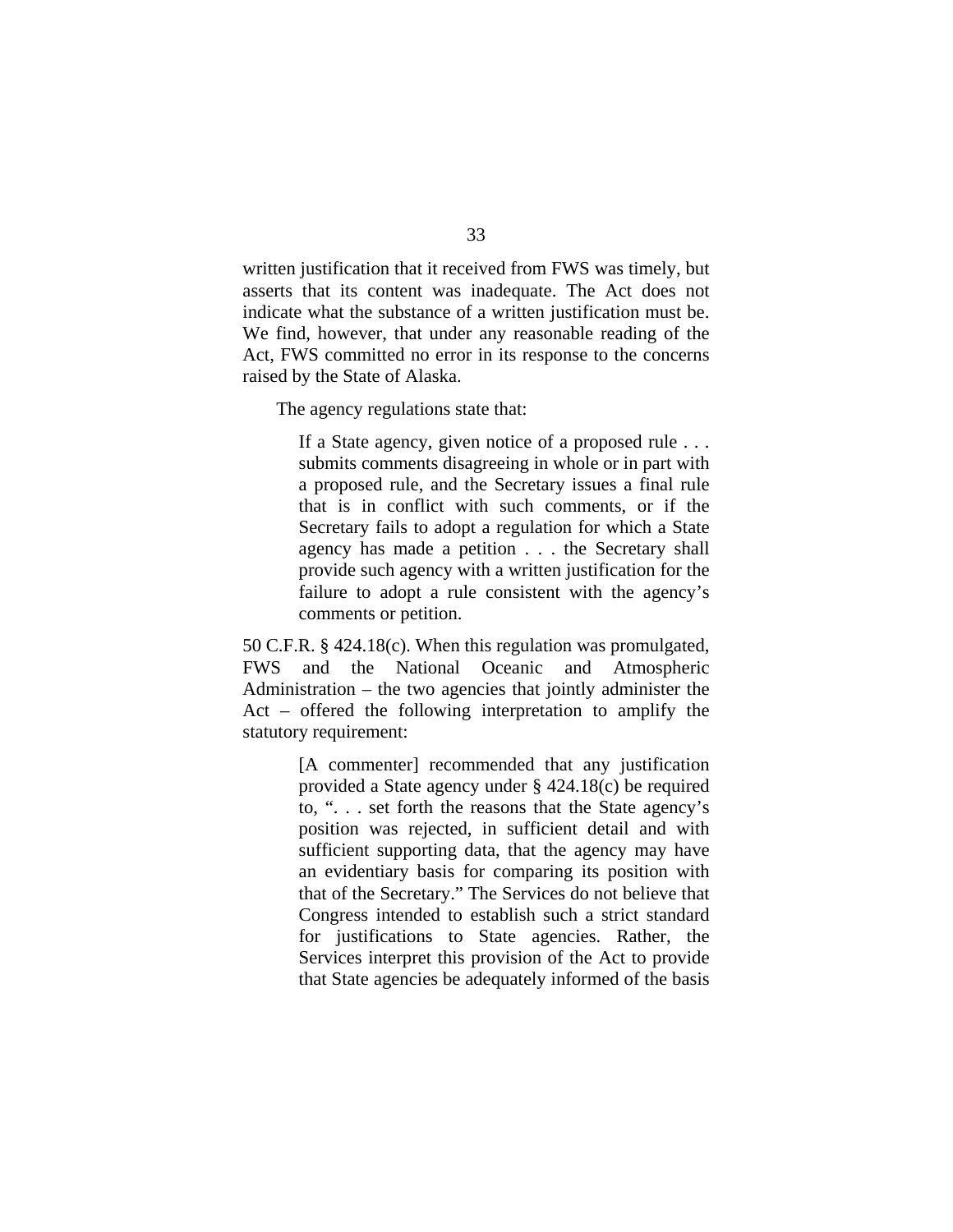for any action that is not in agreement with that agency's recommendation.

Amended Procedures to Comply with the 1982 Amendments to the Endangered Species Act, 49 Fed. Reg. 38,900, 38,906 (Oct. 1, 1984).

The Services' interpretation of the applicable regulation commands no deference from this court. As the Supreme Court has said, "[s]imply put, the existence of a parroting regulation does not change the fact that the question here is not the meaning of the regulation but the meaning of the statute. An agency does not acquire special authority to interpret its own words when, instead of using its expertise and experience to formulate a regulation, it has elected merely to paraphrase the statutory language." *Gonzales v. Oregon*, 546 U.S. 243, 257 (2006). In other words, *Gonzales* indicates that an agency's *interpretation of a regulation* commands no deference under *Auer v. Robbins*, 519 U.S. 452, 462 (1997), or *Thomas Jefferson University*, 512 U.S. at 512, if the regulation merely parrots the statute and the interpretation does not itself carry the force of law warranting deference. *See Gonzales*, 546 U.S. at 255-56 (holding that "deference . . . is warranted only when it appears that Congress delegated authority to the agency generally to make rules carrying the force of law, and that the agency interpretation claiming deference was promulgated in the exercise of that authority," and discussing *United States v. Mead Corp*., 533 U.S. 218, 226-27 (2001), and *Chevron, U.S.A., Inc. v. Natural Res. Def. Council, Inc*., 467 U.S. 837, 842-45 (1984)). An agency interpretation that commands no deference "is 'entitled to respect' only to the extent it has the 'power to persuade'." *Gonzales*, 546 U.S. at 256 (quoting *Skidmore v. Swift & Co.*, 323 U.S. 134, 140 (1944)).

We find that FWS's interpretation of Section 4(i) was eminently reasonable and, thus, "entitled to respect."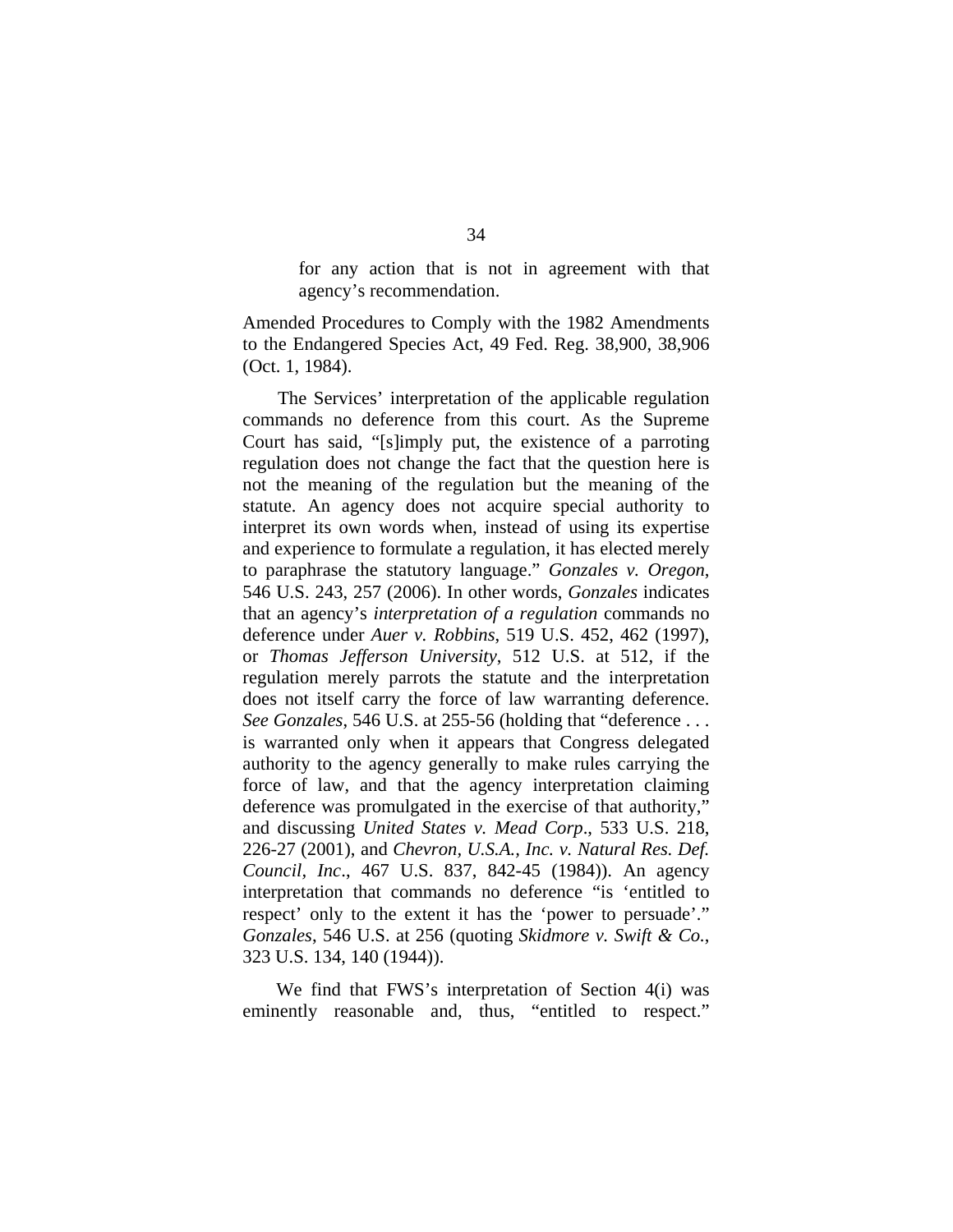*Skidmore*, 323 U.S. at 140. FWS's 45-page reply letter to Alaska shows that "the Agency clearly thought about the [State's] objections and provided reasoned replies – all the APA requires." *City of Portland v. EPA*, 507 F.3d 706, 714 (D.C. Cir. 2007).

In its brief to this court, Alaska argues that FWS's written justification was deficient because the State disagreed with the federal agency's disposition of several substantive issues in the Listing Rule. FWS's letter to Alaska amplified the basis for its positions on the disputed issues and, thus, effectively addressed Alaska's comments. Alaska does not argue that FWS failed to give a timely response to the State's comments. Rather, Alaska simply disagrees with the substantive content of FWS's response. *See, e.g.*, Alaska's Separate Br. at 12. ("[FWS] failed to adequately address these concerns."); *id.* at 13 ("[FWS] failed to adequately respond. . . ."); *id.* ("[FWS] failed to provide the 'adequate written justification. . . . "").

In requiring FWS to "submit to the State . . . a written justification for [its] failure to adopt regulations consistent with the [State's] comments or petition," Section 4(i) does not mean to ensure that the State will be satisfied with FWS's response. Rather, Section 4(i) obviously is designed to allow states to advance their particular sovereign concerns to ensure that the federal agency has fully considered the applicable state interests. *Cf. Massachusetts v. EPA*, 549 U.S. 497, 519- 20 (2007). FWS's lengthy response to Alaska makes it clear that the federal agency was fully aware of the State's interests and concerns and addressed them. That is all the Act required. Indeed, even Alaska acknowledges that Section 4(i) is a "procedural" rule, nothing more. *See* Alaska's Separate Br. at 20. Thus, in assessing whether FWS satisfied the procedural requirements of Section 4(i), we do not analyze the sufficiency of FWS's responses to Alaska's comments. *Cf.*